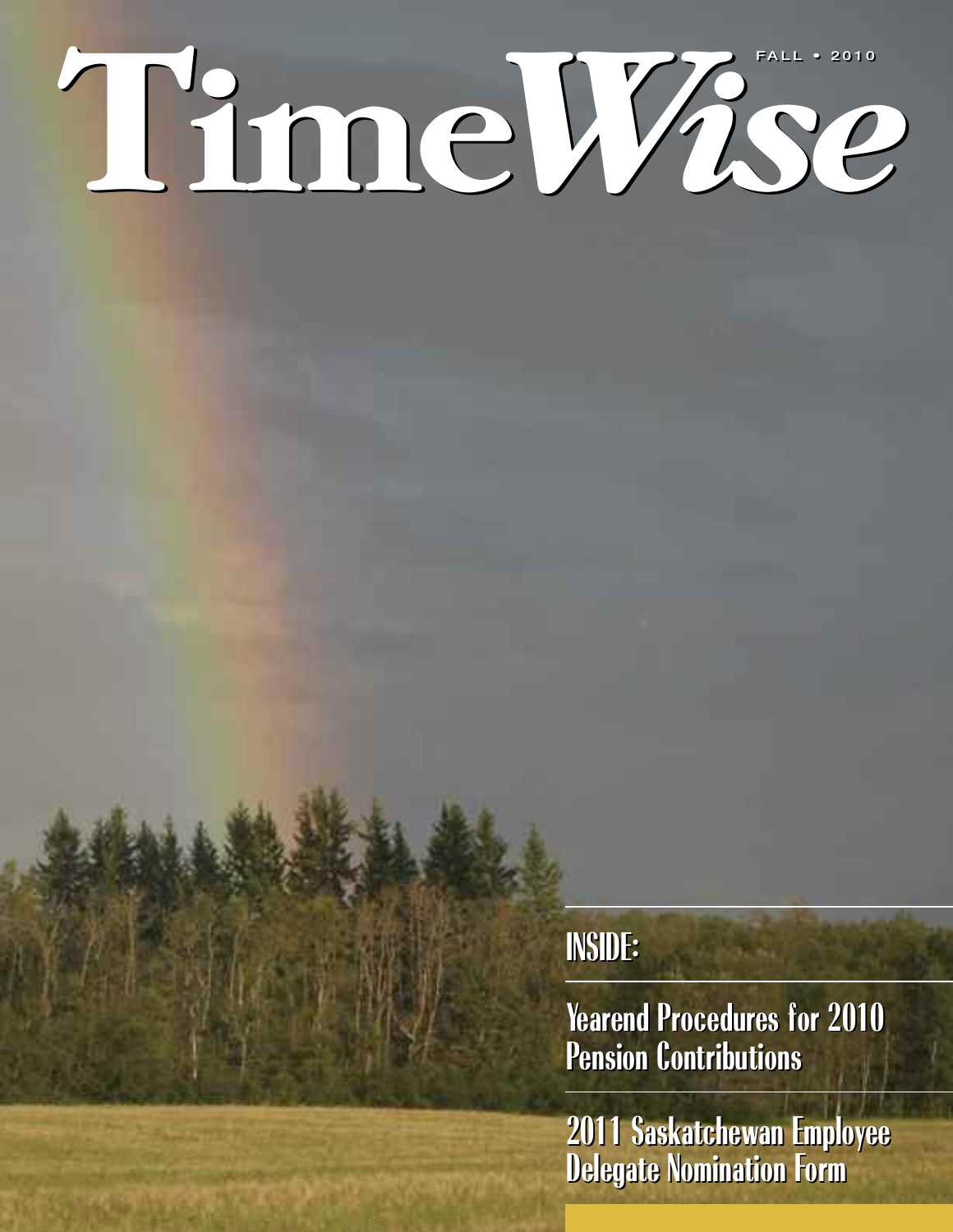## **Carefree Imagine feeling this way about investing**

### **Feel carefree about investing**

When your portfolio needs the perspective of an investment expert, talk to us -- because your credit union offers more than just banking. It's a great place for investing and wealth management too.



**Advantage Credit Union** www.advantagecu.com 888.752.7404

**Affinity Credit Union** www.affinitycu.ca 306.934.4000 or 866.863.6237

**Conexus**  www.conexus.ca 306.780.1666 or 800.667.7477

#### **Cornerstone Credit Union**

www.cornerstonecu.com Tisdale: 306.873.2958 Yorkton: 306.783.9433

**Innovation Credit Union**

www.innovationcu.ca 800.381.5502 or 866.446.7001

**Synergy Credit Union**

www.synergycu.ca 866.825.3301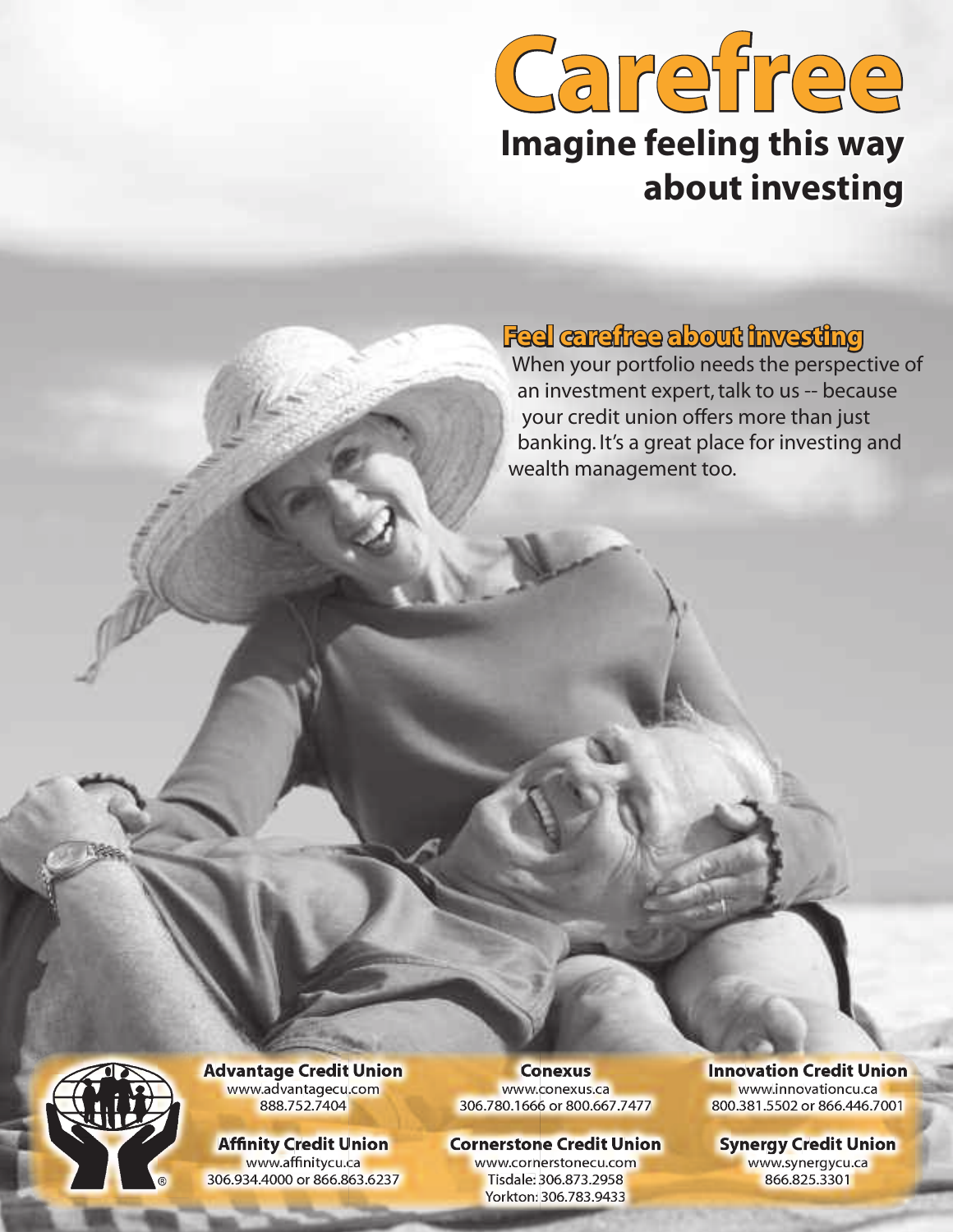# **CONTENTS**

### **PROFILE**

Terry Bell – "The duties of a board are to help direct management **10** down a path that will show the best results to the members."

### **SPECIAL FEATURES**

New Funds, More Choice **6**

How Much Should You Save? **8**

Board of Directors President – Terry Bell Vice-President – Earl Hanson Directors – Wilf Harms Jim Huggard Gary Mearns Brian Peto

- **Staff**
- General Manager Bill Turnbull Investment Manager – Brent Godson Accounting/Investment Officer – Joel Sawatsky Member Services Manager – David Kapeluck Information Officer – Muriel Baribeau Office Administrator – Fiona May Office Administrator – Rhonda Ens Office Administrator – Joanne Anderson Office Administrator – Gayle Richmond Systems Administrator – Vaun John Visual/Web Programmer – Rob Peddle



### **FEATURES**

- **2** Yearend Procedures for 2010 Pension Contributions
- **3** Immediate Vesting
- **4** Operations Update
- **9** High Speed Pension Projections
- **12** 2010 Investment Manager Changes
- **13** Communication Strategy Review
- **14** Manitoba Legislation Update
- **15** Attention Retirees!
- **16** Transferring from One Employer Member to Another

### **REGULAR COLUMNS**

- **16** New Pensions
- **18** In Remembrance
	- **19** Election of Saskatchewan Employee Delegates
	- **20** Nominee Questionnaire

TimeWise is published at least twice a year by the Co-operative Superannuation Society Pension Plan (registration no. 0345868), Box 1850, Saskatoon, Saskatchewan S7K 3S2. Phone (306) 244-1539.

TimeWise is the official publication of the Co-operative Superannuation Society Pension Plan and is provided free to all active contributing members of the Pension Plan through the Pension Plan's member organizations and to all retired members of the Pension Plan.

Opinion and comment expressed in TimeWise does not necessarily reflect the official policy of the CSS Pension Plan.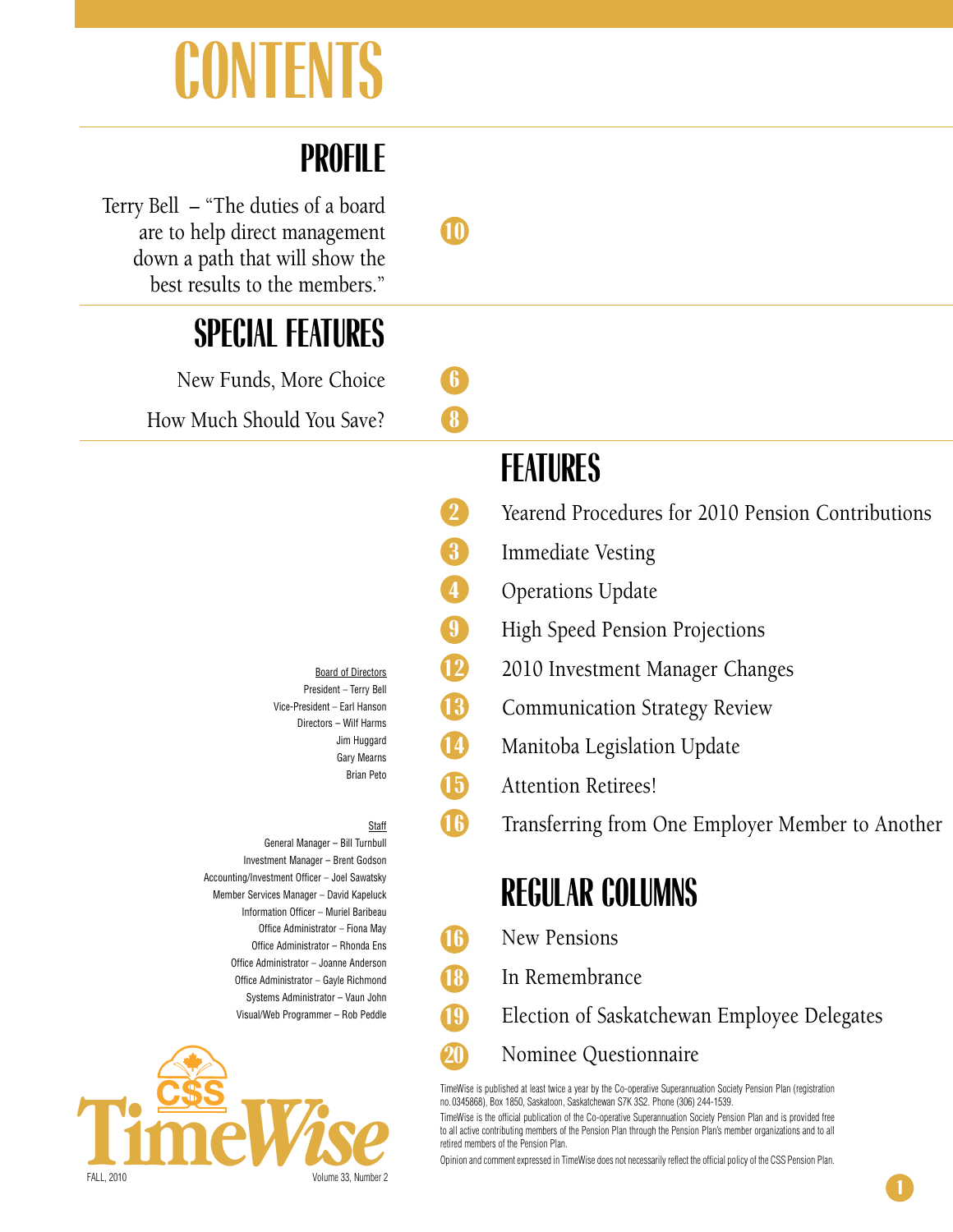### **YEAREND PROCEDURES FOR 2010 PENSION CONTRIBUTIONS Attention Managers and Payroll Departments**

### **Contribution Deadline for**

**2010**<br>
The but he deadline for 2010 pension contributions is Friday, **December 31, 2010**. Because the unit price for the Balanced Fund and the Money Market Fund are updated each day, the year-end contribution deadline is therefore the last business day of the year. In other words, if all of the 2010 contributions are not received before the end of the calendar year there will be a slight difference between the total pension contributions shown on a member's 2010 Annual Statement and the pension contributions shown on his/her 2010 T4 slip.

Any 2010 pension contributions received in 2011 (i.e., after the December 31, 2010 cut-off) will be reflected on members' 2011 Annual Statements.

### **Remitting Contributions**

Managers and payroll departments should keep in mind that pension legislation requires that all contributions be remitted to the Pension Plan **within 30 days** after being deducted from an employee's pay. Thus, any delays in remitting pension contributions to the Plan may be contrary to pension legislation.

### **CSS Pension Plan Registration Number and T4 Information**

The CSS Pension Plan's RPP registration number is **0345868**. This number **must** be indicated in "Box 50 - RPP or DPSP Registration Number" on all employee T4 slips.

The amount reported in "Box 20 - RPP Contributions" on an employee's 2010 T4 slip must include the combined total of the employee's regular required pension contributions, plus any employee additional voluntary contributions made to the Plan for 2010. Amounts contributed by the employer are not included in Box 20.

Employers must report the 2010 Pension Adjustment (PA) amount in "Box 52 - Pension Adjustment" on all employees' T4 slips for 2010. The 2010 PA amount is simply the **combined total** of all required (matched) employee and employer contributions, **plus** any employee additional voluntary contributions, **plus** any voluntary employer contributions for 2010. In other words, the amount reported in Box 52 of an employee's 2010 T4 slip includes **ALL** contributions to the Pension Plan made by and on behalf of the employee for 2010. Canada Revenue Agency (CRA) uses the 2010 PA amount when calculating an employee's 2011 RRSP contribution limit, which is indicated on the employee's 2010 Notice of Assessment (the 2010 PA amount reduces the amount that an employee can contribute to an RRSP for 2011).

### **Pension Adjustment Reversal (PAR)**

As of May 31, 2010 the Plan's rules were changed to grant immediate vesting (i.e., ownership) of the employer contributions to all employee members (see Immediate Vesting article on next page). As a result, an employee member who terminated his/her employment without having vesting, and withdrew his/her own employee contributions from the Plan before May 31, 2010, would have forfeited the employer contributions.

These forfeited employer contributions are reported as a PAR in order to re-establish the employee member's RRSP room that would otherwise be lost. The CSS Pension Plan is required to submit PARs

for the appropriate employee members to CRA, thus no action is required by the employer members.

### **CSS Pension Plan Contribution limit for 2011**

For 2011 the CRA maximum pension plan contribution limit for employee members of defined contribution pension plans, such as the CSS Pension Plan, is scheduled to be the **LESSER** of:

❏ **18%** of the employee's compensation for the year, or

❏ **\$22,450** plus the adjustment for the increase in the "Average Wage". This maximum dollar limit for 2011 was not available at press time. Please check the CSS Pension Plan's website at www.csspen.com later in the year for the 2011 maximum dollar limit.

For example, if an employee will have an annual salary of \$30,000 in 2011, his/her pension plan contribution limit for the year will be \$5,400 (i.e., 18% of \$30,000). However, if the employee terminates his/her employment on June 30, 2011 and earns \$15,000 year-to-date, then his/her year-to-date pension plan contribution limit at June 30, 2011 will be \$2,700 (i.e., 18% of \$15,000).

The CSS Pension Plan does not know an individual employee's compensation for the year. Therefore, it's the responsibility of the employer (i.e., payroll department) to ensure that the **combined employee and employer contributions, plus any additional voluntary contributions** to the Plan are within each employee's own pension plan contribution limit for the year. An employee's 2011 CRA contribution limit to the CSS Pension Plan is separate from the amount that he/she can contribute to a personal RRSP for 2011.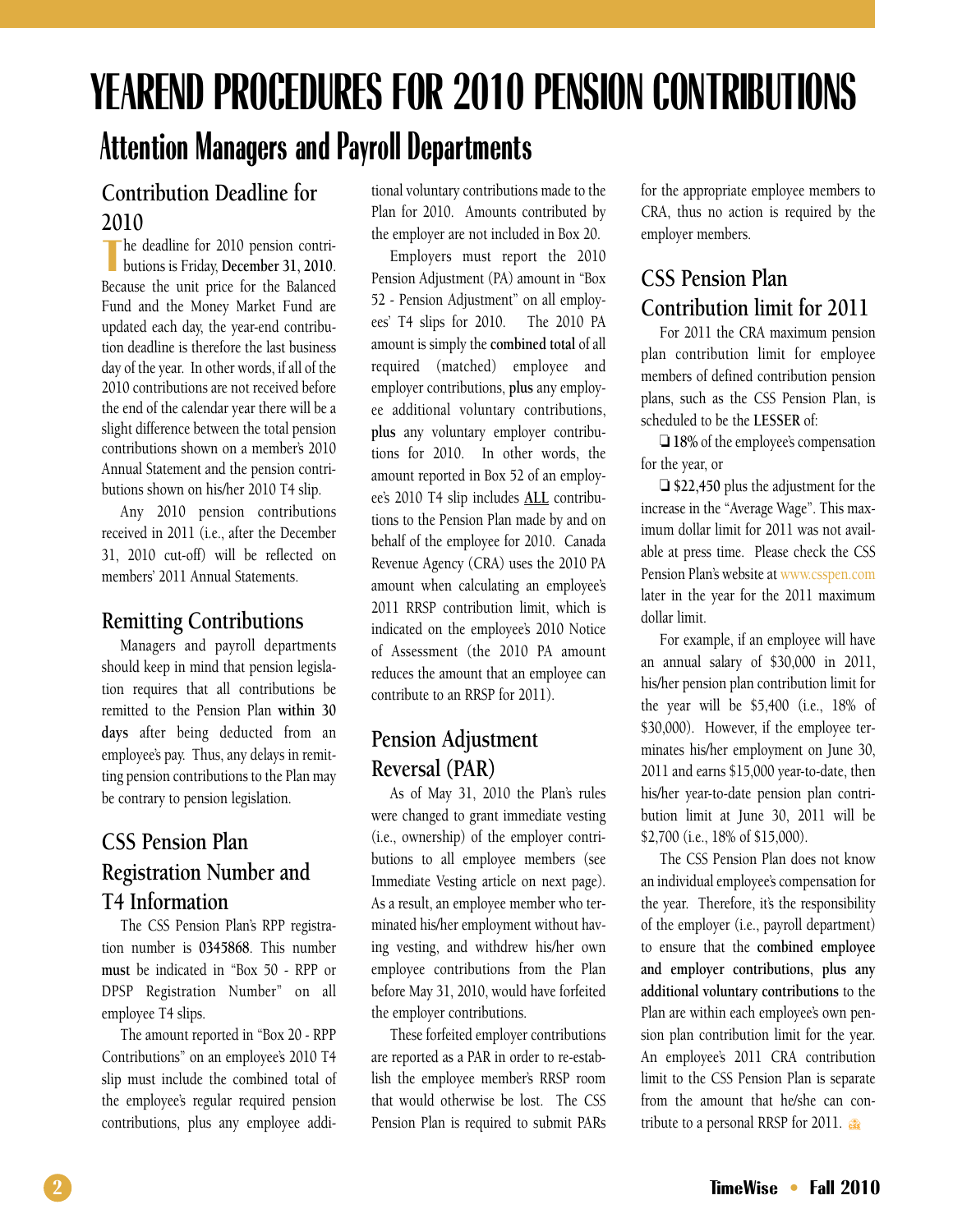## **IMMEDIATE VESTING**

As noted in the Manitoba Legislation Update article on page 14, immediate vesting became a legal requirement for Manitoba members of the CSS Pension Plan on May 31, 2010.

The Pension Plan expects other provinces besides Manitoba to eventually introduce immediate vesting provisions. In fact, the governments of Ontario and Canada are already proceeding in this direction. As a result, effective May 31, 2010 the Plan's rules were changed so that immediate vesting applies to all members, not just Manitoba members.

Therefore, as soon as an employee starts contributing to the Pension Plan, he/she will immediately have vesting/ownership of the employer contributions. Also, any existing employee members that did not yet have vesting under the previous rule (i.e., 2 years of working service) were granted vesting on May 31, 2010. Under the new immediate vesting rule, the total value of an employee member's account in the CSS Pension Plan, will always belong to him or her.

Under the previous vesting rule, if an employee member did not have at least 2 years of working service when he/she terminated employment, he/she did not have vesting. As a result, if he/she withdrew his/her own employee contributions from the Plan upon terminating employment, he/she would lose/forfeit the employer contributions and they would be returned to the employer. Under immediate vesting, there will no longer be any forfeited contributions to return to employers.  $\triangleq$ 



The CSS Pension Plan wants the following individuals. They are "guilty" of not advising the Plan of their current mailing address after moving. As a result they are not receiving information about their funds in the Plan. All of the following members have reached the Plan's normal retirement age of 60.

> Stephen Birikorang Concentra Financial Linda Byers Barrhead and District Co-op Heather Cyr Calgary Co-op Jim G. Grant Regina Cablevision Donald W. Johnson Federated Co-op (Regina) Stuart R. Johnson Edmonton Co-op Geneva I. Johnston Peace Country Co-op Fred L. Kuntz Drumheller Co-op Robert D. Middleton Calgary Co-op Bonnie Milligan Fort St. John Co-op Doreen Murphy Legal Co-op Colleen M. Slater Fides Co-op William D. Smith Red Deer Co-op P. Marlene Swain BCU Financial

Charles Bylow Credit Union Central of Alberta Brian Conway Credit Union Central of Manitoba Ben G. Ehnis Kelvington Credit Union Joan Kuss Credit Union Central of Alberta James Millar Barrhead and District Co-op Shirley O'Brien Credit Union Central of Sask Phyllis Perry Federated Co-op (Calgary) Sharifa Rashid Credit Union Central of Sask N. Gail Turner Credit Union Central of Sask John Ursich Federated Co-operatives Ltd (Canoe) W. Bernard Wood Federated Co-operatives Ltd (Saskatoon)

**If you know the whereabouts of the above, please advise the CSS Pension Plan or have them contact the Plan directly at Phone: 306-244-1539 or Email: css@csspen.com.**

**Sorry, no reward will be offered for their discovery.**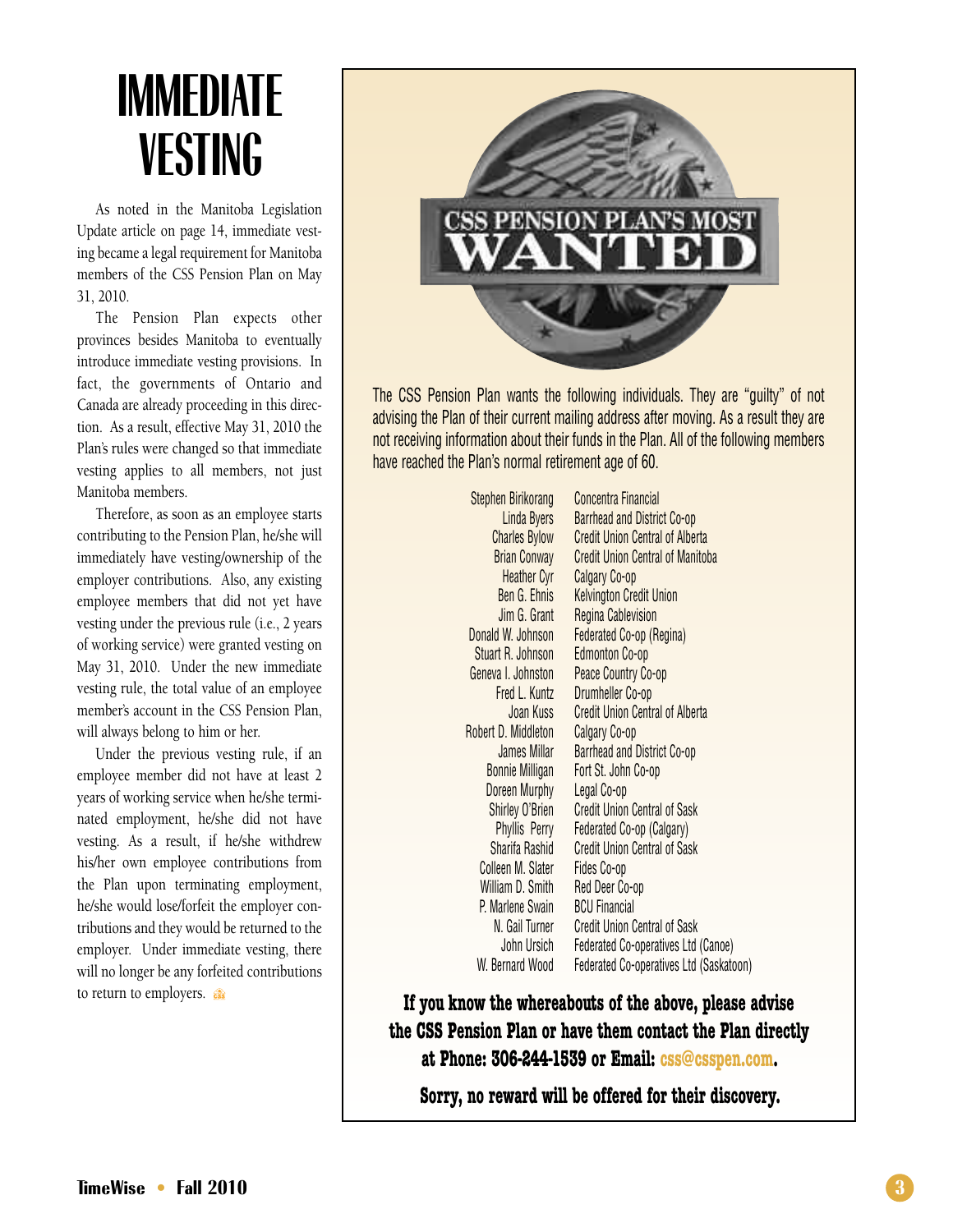## **OPERATIONS UPDATE - August 31, 2010**

|                                   | 31/08/2010      | 31/08/2009      | Change |
|-----------------------------------|-----------------|-----------------|--------|
| Net Assets Available for Benefits | \$2,349,308,415 | \$2,257,309,465 | 4.08%  |
| Transfers Out                     | \$64,110,851    | \$45,191,039    | 41.87% |
| <b>New Contributions</b>          | \$67,429,701    | \$63,771,626    | 5.74%  |
| <b>Pension Payments</b>           | \$28,522,032    | \$28,228,991    | 1.04%  |
| Variable Benefit Payments         | \$4,637,296     | \$4,208,962     | 10.18% |
| <b>Investment Expense</b>         | \$3,352,054     | \$2,810,361     | 19.27% |
| Administrative Expense            | \$1,169,653     | \$1,045,844     | 11.84% |

**S**<br> **S** elected results for the first 8 months of<br> **S** 2010 appear above. The regular elected results for the first 8 months of *Quarterly Update* for the third quarter of 2010 will be distributed to all employers in late October. As always, employers are asked to share the *Quarterly Update* with their employees. Members who have Internet access can find the Plan's *Quarterly Update* in the "What's New" section of the Plan's home page, located at www.csspen.com

### **Net Assets**

World Equity markets have been range-bound in 2010, while the Canadian Bond market has generally traded higher. Payments out of the Plan have returned to more typical levels after members recovered most of their 2008 losses in 2009. As a result, net assets available for benefits have increased fairly modestly from last year at this time. The Plan's investment expenses have increased, mainly due to portfolio growth, but also as a result of manager changes in the Balanced Fund. Administrative expenses have also increased as the Plan updates its IT systems and communication materials.

### **Fund Unit Prices**

Dividends, interest, and investment gains and losses for the current year are allocated continuously to members through daily changes in fund unit prices. In January, the opening price for the Balanced Fund was \$12.324526 while the Money Market Fund opened the year at \$11.554481. At the end of August, the unit price for the Balanced Fund was \$12.541545, while the unit price for the Money Market Fund was \$11.581505.

The percentage change in each Fund's unit price for the current year is its investment return. For the first eight months of 2010, the return on the Balanced Fund was 1.76%, while the return on the Money Market Fund was only 0.23%.

### Investment Markets<sup>1</sup>

Equity markets have generally struggled so far this year. The economic recovery that began in 2009 has slowed, as government stimulus programs have run their course. While most economic indicators are tracking better than their levels of one year ago, many are still well below their 2007 peaks. Unemployment and personal debt levels remain high in the U.S., Canada and many European countries.

The health of the financial sectors of most developed countries has improved since 2008, but consumer and corporate lending are still at depressed levels. U.S. banks are still thought to be exposed to mortgage losses, while European banks may be impacted by sovereign debt defaults. For example, government bonds in Greece, Portugal and Ireland are again trading at record spreads as compared to the bonds of countries believed by investors to be in better economic shape, such as Germany. Should any of these countries default on their debts, significant losses will ripple through the European banking system.

The rate earned on Canadian shortterm investments has improved somewhat over the past six months, as the Bank of Canada has increased its target lending rate from 0.25% to 1%. Bond yields, on the other hand, have mainly trended



**Fund Return**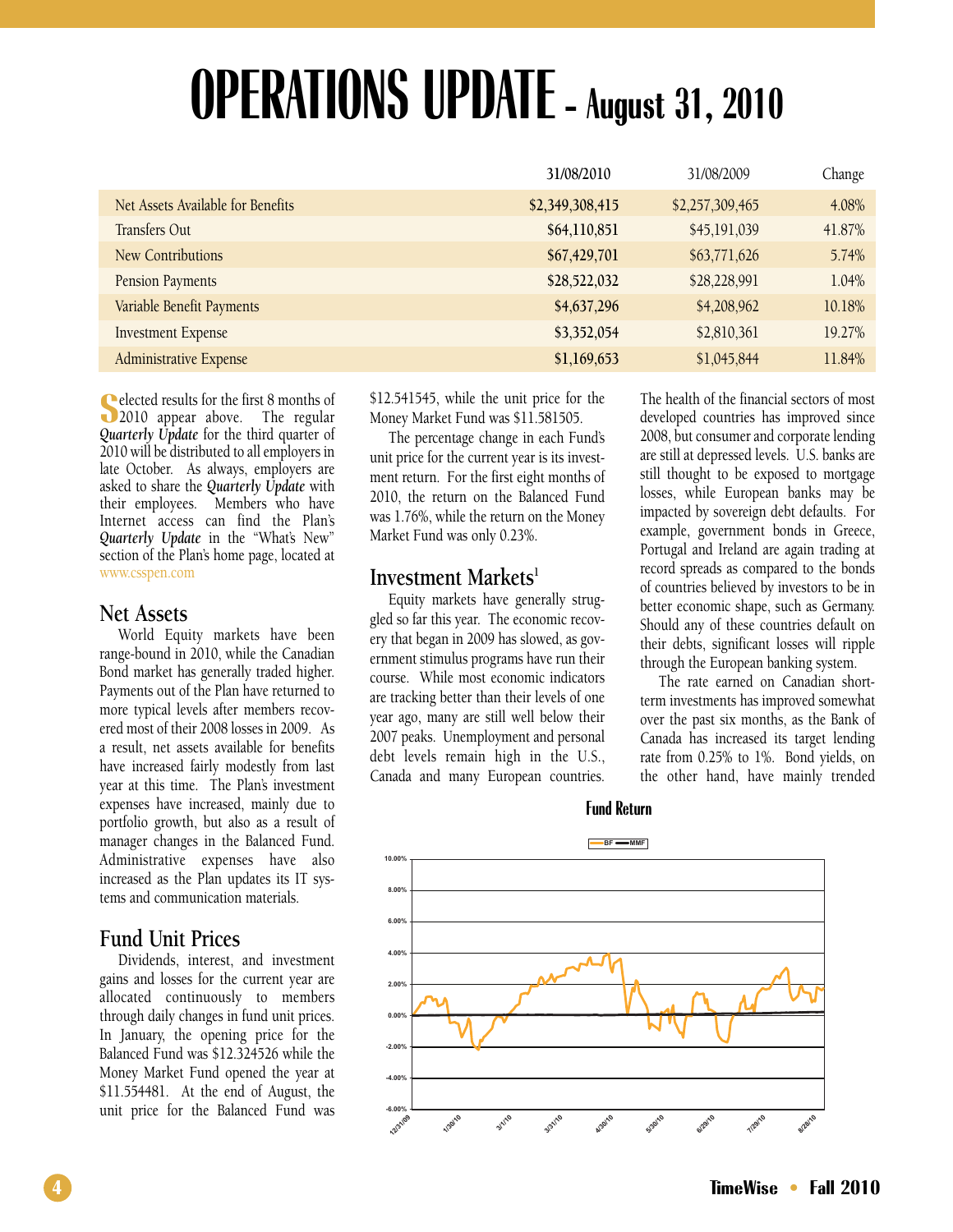#### *Continued from page 4*

lower, as cash flows from risk-averse investors have pushed bond prices higher. In general, weaker equities have had a negative impact on the Balanced Fund's return so far this year. The S&P/TSX (Canadian equities) has traded in a range from +5% to -5%, posting a small gain of 3.23% by the end of August. Over this same period, Canadian bonds have produced a solid gain of 6.81%.

Foreign equities have also produced weak results, although returns on U.S. equities were improved by a 1.46% decline in the value of the Canadian dollar as compared to its U.S. counterpart. After allowing for currency, the EAFE Index (Non-North American Equities) decreased by 6.37%, the MSCI World Index (Global Equities) fell by 4.56% and the MSCI All Countries Index was down 4.08%. The Plan's passive U.S. equity mandates produced mixed returns. The S&P 500 Index (U.S. Large Cap Equities), fell by 2.99%, while the S&P 400 Index (U.S. Mid Cap Equities), gained 1.96%.

Most of the Balanced Fund's foreign equity mandates are 50% hedged to Canadian dollars, to reduce volatility from currency fluctuations. In the current year, therefore, about one half of the gains resulting from the weaker Canadian dollar were paid to counterparties under the Balanced Fund's hedging program. Conversely, in years when the Canadian dollar rises, about one half of the losses suffered on the Fund's foreign equities are recovered.

Many analysts are forecasting the pace of economic recovery to slow in the second half of 2010, as governments and businesses continue to cut spending and investment in reaction to growing deficits, excess capacity and "tapped out" consumers. In fact, there is still some debate about whether the economy will suffer a double dip recession before establishing a long-term upward trend. Although bond returns have been a bright spot, the negative environment for equities has prevented the Balanced Fund from gaining much traction so far this year.

### **Return Expectations**

At this point, it seems likely that the

current recovery will be slower and weaker than normal. Consumers are still saving more and spending less, while businesses are deferring investments and building up cash. Looser monetary policy, in the form of very low interest rates and direct market purchases of securities in the U.S., has had a limited effect. Government stimulus programs are winding down and legislators seem unlikely to approve more deficit spending to "prime the pump". Unemployment remains high, while deleveraging (debt reduction) continues across the economy. Based on an historical analysis of other banking crises, economic indicators may not regain their 2007 highs for many more months.

Equity markets around the world are struggling, while some commentators say that bond prices are approaching "bubble" levels and can only go down from here. Of particular concern, at present, are further shocks to the world banking system due to sovereign debt defaults in Europe, or further declines in U.S. real estate prices. Although the Balanced Fund's return is slightly positive for the current year, weak economic data, and the possibility of financial shocks, make it very difficult to predict where the Fund will finish by year-end. While trending slightly upward over the past 3 months, the Money Market Fund's return continues at record low levels compared to its longterm average, as a result of very low shortterm interest rates.

For members still desiring further growth in their retirement savings, the Balanced Fund's broad diversification, low cost, professional management and automatic rebalancing offer the potential for a reasonable average return at an acceptable level of risk. Recently, the bonds held in the Balanced Fund have helped to keep the return positive in the face of equity losses. This demonstrates how fixed income assets can act as a damper on equity market volatility. Although shortterm losses are always difficult to bear, they are not unexpected given the 60% equity / 40% fixed income asset mix held in the Balanced Fund. While recent performance has been lower than average, members are reminded that the Balanced

Fund and its predecessor, the Non-Retired Lives Portfolio, have produced an average return of 6.41% over the past 10 years.

Members near or in retirement are reminded that since 2005, they have had the option of moving some or all of their pension account into the Money Market Fund to reduce short-term risk. If you plan to purchase a traditional monthly pension, you might consider staging your entire CSS Account from the Balanced Fund into the Money Market Fund over the last five years before your pension starts. If you plan to receive or are already receiving VB payments, on the other hand, you might consider transferring three years' worth of payments into the Money Market Fund to create a spending reserve. Members who have already been receiving VB payments for several years and who were not using the Money Market Fund in 2008 might want to reconsider their current payment level given the losses suffered that year.

Members are reminded that basing investment decisions on short-term market conditions is not recommended. Rather, members are encouraged to allocate their pension account based on how and when they intend to start converting their CSS account into retirement income. Finally, given that investment returns are expected to be lower in the future, CSS recommends that actively contributing members should review their contribution level, planned retirement date and Fund mix with a qualified financial advisor at least annually.

For more information about the Plan's investment funds, how to find a qualified financial advisor, use of the Money Market Fund and related topics, see the Plan's Investment Choice booklet, at w w w. c s s p e n . c o m / F u n d s . a s p x # investmentchoices, or call the Plan's office at 306-244-1539.

*<sup>1</sup> All returns are stated in Canadian dollars. All indices quoted are "total returns" including price changes and interest or dividends accrued to August 31.*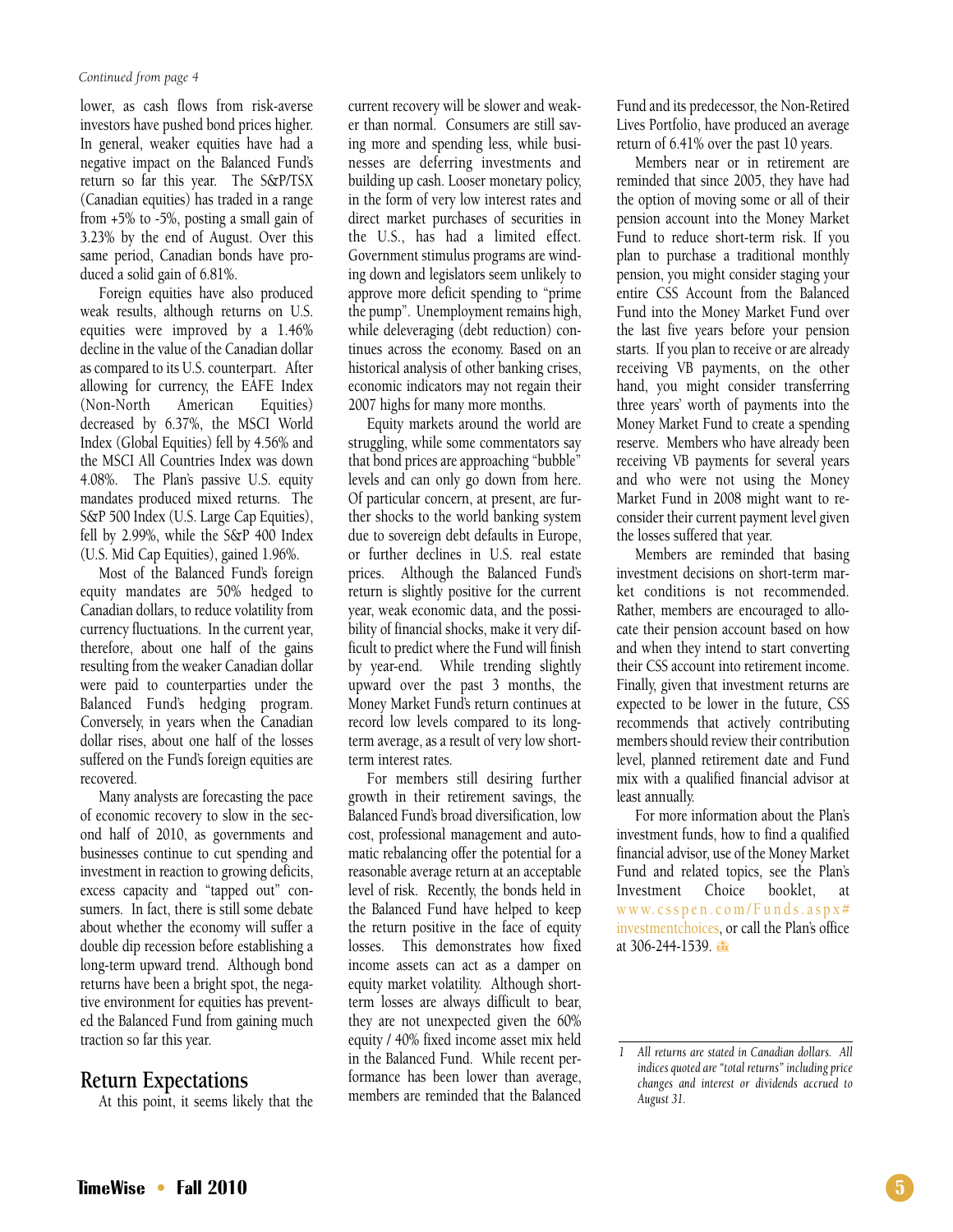### **NEW FUNDS, MORE CHOICE NEW OPTIONS PUT MEMBERS IN THE DRIVER'S SEAT ON THE ROAD TO RETIREMENT**

The road to retirement is a long<br>filled with ups and downs, and<br>occasional detour. How you have<br>trip is up to you. The Co-<br>Superannuation Society (CSS) Pen<br>is helping by giving you new o<br>enhance your control. More than<br>wil **FEATURE 1918 FEATURE 1919 FEATURE 1919 FEATURE 1919 FEATURE 1919 FEATURE 1919 FEATURE 1919 FEATURE 1919 FEATURE 1919 FEATURE 1919 FEATURE 1919 FEATURE 1919 FEATURE 1920 FEATURE 1920 FEATURE 192** The road to retirement is a long journey, filled with ups and downs, and even the occasional detour. How you navigate the trip is up to you. The Co-operative Superannuation Society (CSS) Pension Plan is helping by giving you new options to enhance your control. More than ever, you will be able to tailor your investment choices to fit you and the circumstances of your life.

Beginning in 2011, the CSS Pension Plan will offer two new funds: an Equity Fund and a Bond Fund. Combined with the Plan's existing Balanced and Money Market funds, you will have four fund choices available to help you manage your retirement savings.

"Our members are looking for more options," said Terry Bell, President of the CSS Board of Directors. "Today, they have the Balanced Fund and the Money Market Fund and not really much more beyond, but from what I'm hearing from members, they are very excited about these changes."

The new funds come in response to recent events and suggestions by Plan members. In particular, the sharp stock market decline in 2008 reminded all of us just how unpredictable the road to retirement can be. That year, the Balanced Fund lost just over 18% of its worth. Over the long run, such dramatic value changes should be expected but can be overcome by using sound investment strategies. Yet it remains difficult to recover lost value quickly in the short term – a problem for members nearing retirement.

"It was a shock to a lot of members," said Bill Turnbull, CSS General Manager. "Plan members knew intellectually that there is always some risk of a very bad year, but it's quite a different thing to feel it emotionally as your account balance goes down."

Other factors also concerned members. For instance, after the stock market decline, the Bank of Canada changed interest rates, reducing the Money Market Fund's return from nearly 3% to less than 1%. More worrying was that few members were using the Money Market Fund to retain the value of their investments as they neared retirement age.

"The Money Market Fund was a good way for members to protect themselves against the losses in the stock market if they

were only a year or two away from retirement," Bill said. "Unfortunately, not many members were using this option."

Additionally, members wanted an investment option that had less risk than the Balanced Fund but also had the potential to earn a greater return than the Money Market Fund. Meanwhile, younger members were eager to assume greater risk and return potential than was currently available.

In 2009, the Plan began examining options that would address these member issues. Two major considerations guided the investigation of new funds: the desire to improve the risk-reduction capabilities for members nearing retirement; and, the need to ensure any new fund was a good deal for members – useful, simple and reasonably priced.

The process began with an investigation into a specially-designed fund that automatically adjusted the asset mix of a member from higher-risk investments to lower-risk investments as the member gets nearer retirement. In the pension industry, these funds are called Target Date funds.

"We thought this had good potential," said Bill. "These types of funds are common in the industry, but we ultimately determined it wasn't a good fit for our members."

After intensive study internally and in working with an external consultant, it became clear that the potential benefits of an automatically-adjusting fund were cancelled out by several downsides. First, the potential returns were not much higher than those offered by the current Balanced Fund, yet the costs to administer the Plan would increase. Furthermore, a Target Date fund is complex and would be difficult to explain to members.

As a result, a more member-friendly solution was found, and the creation of two new funds were approved at the 2010 Annual Meeting: an Equity Fund and a Bond Fund.

The Equity Fund will potentially generate higher rates of return but also comes with a higher level of risk. It will be mostly attractive to younger members who still have much of the road to retirement to cover.

The Bond Fund is a middle-risk option and is expected to generate less return on average than the Balanced Fund, but more than the Money Market Fund. It comes with higher risk that the Money Market Fund.

"While many members have been asking for more options, myself included, it is important to understand that the new Equity Fund will hold the same equities as the Balanced Fund, and the new Bond Fund will contain the same bonds and short-term investments as the Balanced Fund," said Audri Wilkinson, past CSS Board member and current employee delegate. "What's new is the ability to adjust your individual CSS account to hold a higher percentage of one or the other instead of the Balanced Fund's mix of 60% equities and 40% bonds."

As with the existing Money Market and Balanced funds, members will be able to fine tune their pension investments based on a level of risk appropriate to their individual



Risk vs. Expected Return

**Risk: Standard Deviation**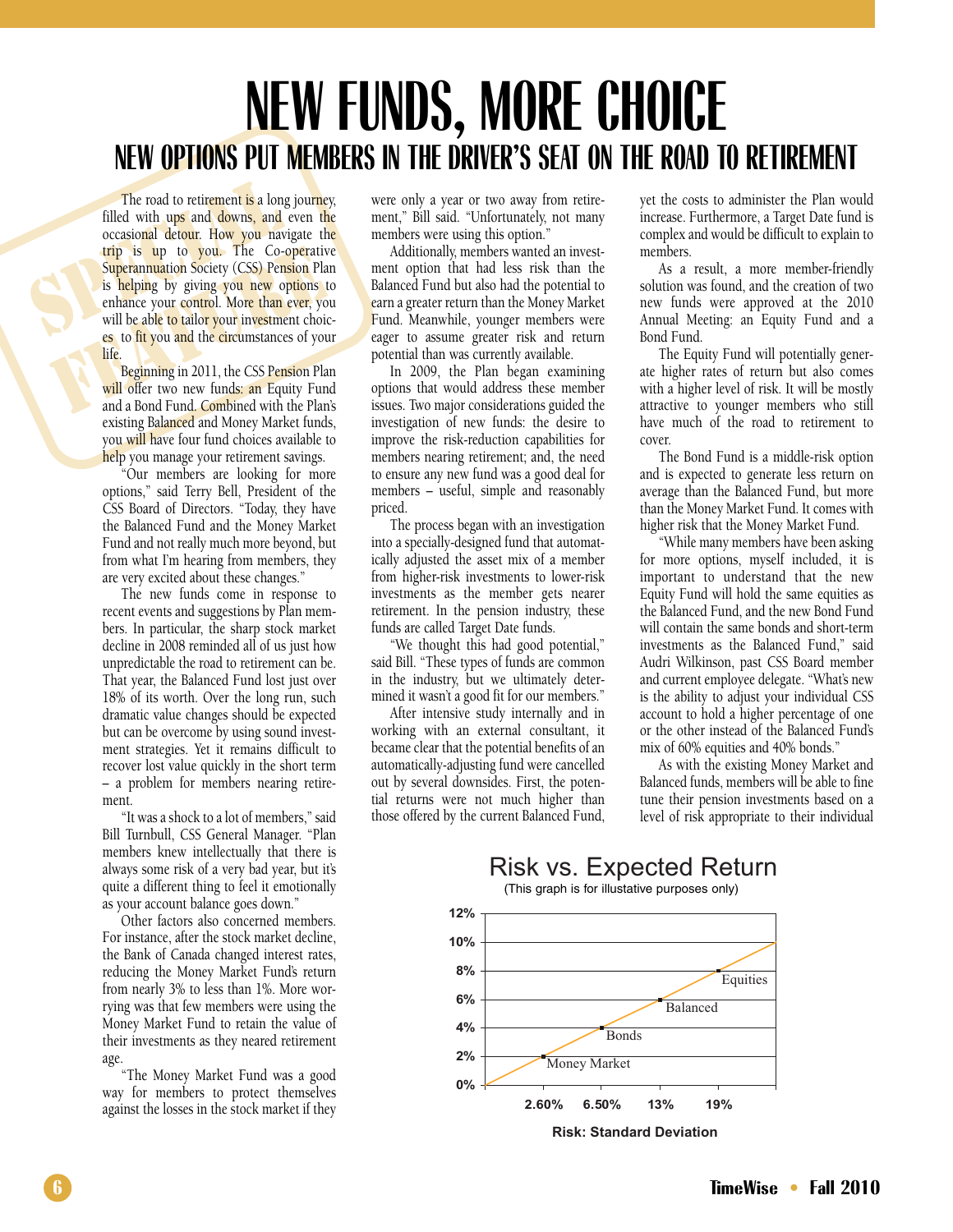#### *Continued from page 6*

circumstances. For instance, younger members, who should typically hold higher- risk investments, might elect to have a higher percentage of their pension funds invested in the Equity Fund, while a member nearing retirement might adjust the balance of their pension funds out of equities and into the Bond Fund, a lower-risk investment.

"This will allow members to tailor their account to suit their individual circumstances and also help to manage their risk exposure when approaching retirement," said Wilkinson.

Even in retirement the new funds have the potential to help Plan members. Gerry St. Pierre, a former CSS Board member who is now a retiree drawing on his pension funds as Variable Benefits payments, believes the new funds will help him. "It's nice to have some flexibility and control, and yet not be left completely on our own," he said. "As people get more confident, more comfortable and knowledgeable, I think they have the ability to take a little bit more control over their pension funds."

Together with the existing funds, members will have the tools to set an investment mix appropriate to their specific individual circumstances.

Earl Hanson, member of the Board of Directors and long-serving employee delegate, said that each Plan member should seek out professional and independent financial-planning advice. "Not everyone wants, or needs, these options," he said. "But they are there for the member's use. Whether you use them is really about understanding the risks around each fund and then making the appropriate choices based on your risk tolerance."

Members can expect the same administrative rules that govern the existing funds to apply to the new funds. The Balanced Fund will remain the default investment for all members unless they personally adjust their investments. Forms will be available from the Plan office and website, and a processing fee will still be required when adjusting your asset mix.

The new Equity Fund and Bond Fund will be available to members in early 2011. More information about the additional funds will be posted to the CSS website in December, and further details will be included in the annual statement to members in February.

These new funds give you four different speeds at which to drive the road to retirement. How you use them is up to you – the driver.



*The Money Market Fund invests 100% in short-term investments. It is a low risk low return option. Above is its sector mix.*



*The Balanced Fund invests about 60% in equities and 40% in bonds and short-term. It is a moderate risk portfolio designed to produce moderate growth over the longterm. It will have occasional losses in the short-term. Above is its benchmark.*



*The Equity Fund will invest 100% in equities. It will be a higher-risk portfolio designed to generate potentially higher returns over the long-term. It will have frequent losses in the short-term. Above is its proposed benchmark.*



*The Bond Fund will invest mostly in bonds, along with some short-term investments. It will be a lower risk – lower return portfolio. It will be possible for the Bond Fund to have losses in the short-term. Above is its proposed sector mix.*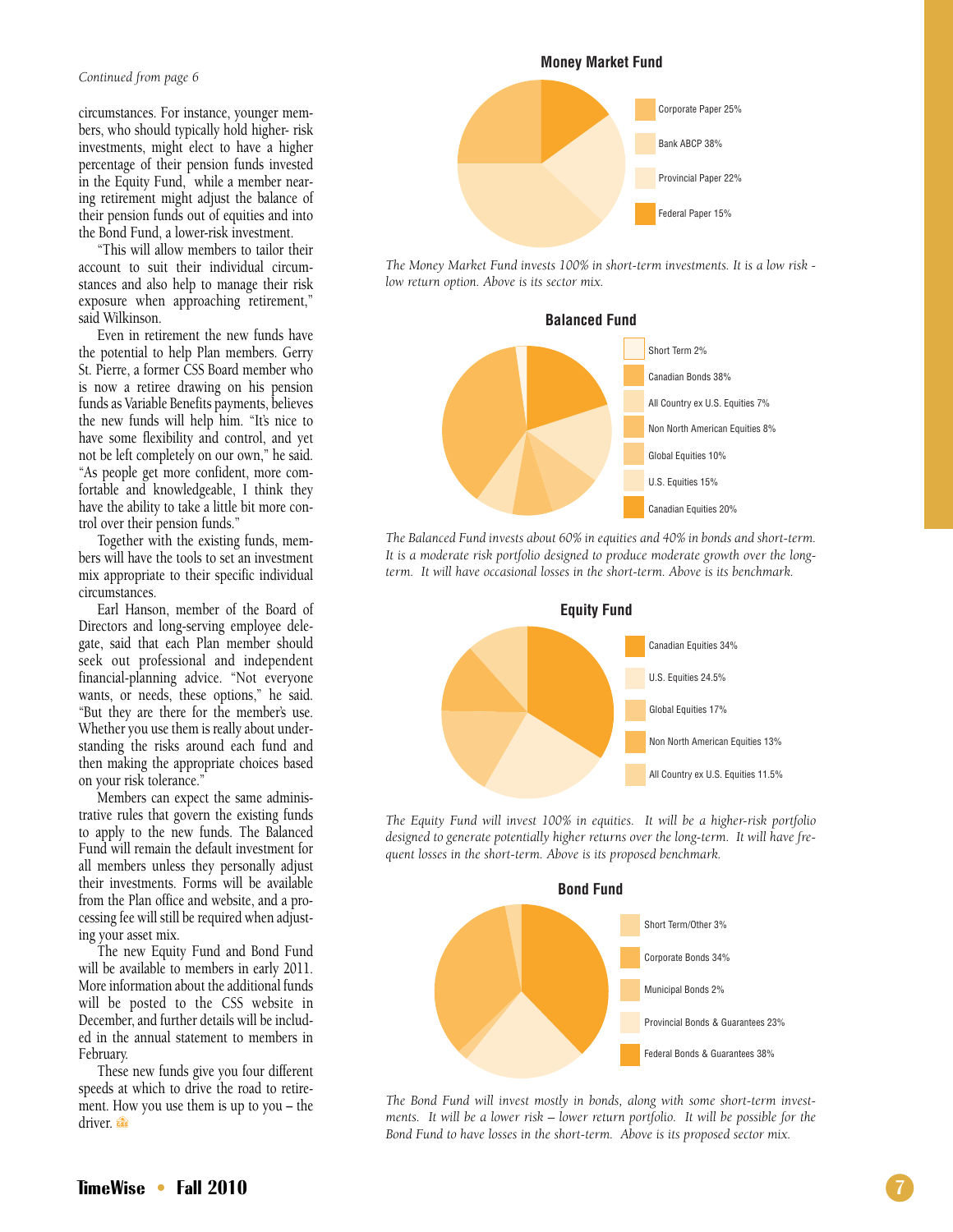## **HOW MUCH SHOULD YOU SAVE?**

**SPECIES 1989**<br>
You may have heard of David (He's the author of the Canadian Be<br>
The Wealthy Barber. Even thou<br>
Chilton wrote his book over twent<br>
ago, most of the information in the<br>
still relevant today.<br>
The Wealthy Bar You may have heard of David Chilton. He's the author of the Canadian Bestseller *The Wealthy Barber*. Even though Mr. Chilton wrote his book over twenty years ago, most of the information in the book is still relevant today.

**FREE Wealthy Burber.** Liven though Mr.<br> **Chilton wrote his book over twenty years**<br>
ago, most of the information in the book is<br>
still relevant today.<br>
The Wealthy Barber has a chapter enti-<br>
tled "The Ten-Percent Solutio *The Wealthy Barber* has a chapter entitled "The Ten-Percent Solution". This chapter addresses many investment strategies that still work today, and always will.

One of them is "pay yourself first". Instead of saving or investing what you have left at the end of the month, Mr. Chilton recommends that you have the money that you are saving or investing come right off your pay cheque, or right out of your chequing account before you have a chance to spend it. Before long you won't even miss this money. Just as you quickly adjust to getting a raise, you will also quickly adjust to paying yourself first. You are actually doing this when you contribute to the CSS Pension Plan, since your contributions are automatically deducted from your pay-cheque before it reaches your hands.

Another is "be an owner – not a loaner". As a shareholder in a company, you are part owner and therefore receive part of the company's profits in the form of dividends. If the company is successful, its share price will also increase over time. As a loaner, you lend your money to a financial institution when you invest in term deposits or Guaranteed Investment Certificates (GICs). You are also a loaner if you purchase a bond from a company or the government. As a loaner you receive interest from the organization you have lent your money to. Over most long-term periods, you will receive a higher rate of return being an owner rather than a loaner.

Another strategy is to invest in equity mutual funds. An equity mutual fund invests in the shares/stocks of a number of different companies. When you invest in a mutual fund you get professional investment management and diversification. Each time you make an investment into a mutual fund you purchase units of the fund. This is exactly how the CSS Pension Plan's Balanced Fund (BF) works. You get the benefit of professional investment management, diversification and your contributions purchase units in the BF each payperiod. The Pension Plan's BF invests about 60% in equities and 40% in bonds.

One more successful investment strategy is "dollar cost averaging". Under this strategy you simply invest a fixed amount of money on a regular basis (i.e., monthly or every two weeks for example) into a mutual fund. As investment markets go up and down so too will the fund's unit price go up and down. If you invest your fixed amount into the mutual fund when its price is down, you will buy more units than when its price is up. Over the long-term the unit price will usually increase. Using the example in *The Wealthy Barber*, suppose you are investing \$100/month into XYZ fund. The first month its unit price is \$10, so you purchase 10 units with your

\$100. The second month, XYZ has dropped 50% and its unit price is \$5 so your \$100 buys 20 units. In the third month the fund's unit price has recovered somewhat to \$7.50, so you purchase thirteen-and-one-third units. In total you've invested \$300 and own forty-three and one third units of XYZ fund. The current unit price is \$7.50, so in total your units are worth \$324.78. Even though the unit price is down from when you first invested into XYZ fund, you are still up \$24.78 over your total investment of \$300. With dollar cost averaging, you automatically buy more units when the price is down, and eventually those units will increase in value. Each pay period when you contribute to the Pension Plan's BF, you are dollar cost averaging.

The main message of "The Ten-Percent Solution" is to invest 10% of all you make for long-term growth. Mr. Chilton suggests that by following this strategy you can expect to achieve financial independence in the long-term. However, the examples used in this chapter assume a long-term rate of return of 15%. Twenty years ago when the book was written this may have been somewhat realistic, but not today. Many financial experts suggest that in the future, single digit returns over the longterm will more likely be the case. As a result, saving or investing 10% of all we make will not likely be enough to achieve financial independence.

As a member of the CSS Pension Plan

The table below shows how much money you could accumulate over a number years by saving/investing \$100/month at various annual rates of return. For example, \$100/month for 25 years at 8% would be \$91,528. If you invest \$150/month for 25 years at 8% then multiply \$91,528 by 1.5 to get \$137,292.

|     | 5 years | 10 years | 15 years | 20years  | 25 years | 30 years | 35 years |
|-----|---------|----------|----------|----------|----------|----------|----------|
| 2%  | \$6,312 | \$13,282 | \$20.976 | \$29,472 | \$38,852 | \$49,209 | \$60,643 |
| 4%  | 6,640   | 14,719   | 24,548   | 36,507   | 51,057   | 68,760   | 90.297   |
| 6%  | 6,984   | 16,331   | 28,838   | 45,557   | 67,977   | 97.953   | 138,067  |
| 8%  | 7,344   | 18,137   | 33,944   | 57,293   | 91,528   | 141,830  | 215,740  |
| 10% | 7,722   | 20,160   | 40,192   | 72,752   | 124,409  | 208,084  | 342,845  |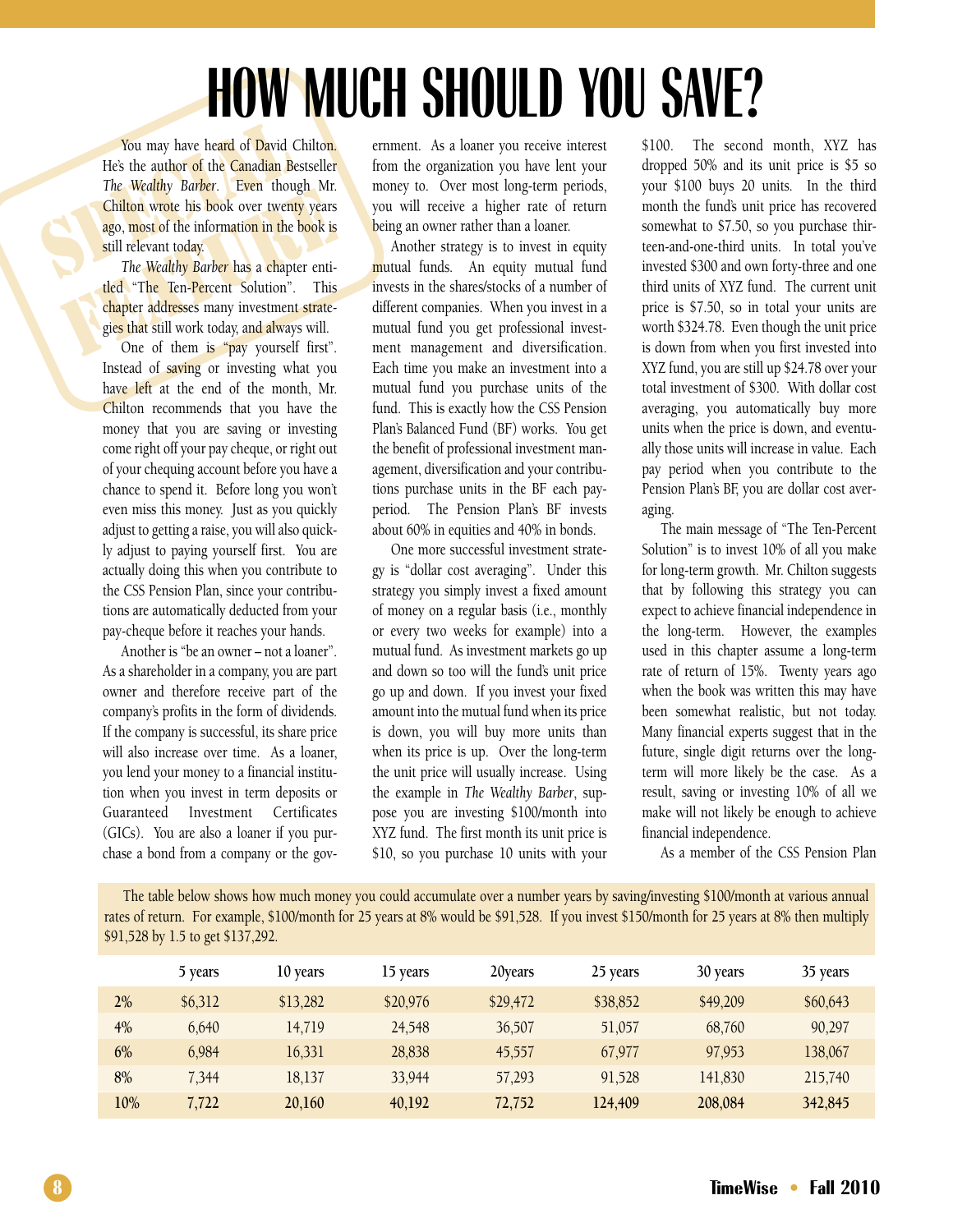your contributions along with your employer contributions may total about 10%. So, if you want to achieve some level of financial independence in retirement, you'll either need to make extra contributions or do some extra saving or investing outside of the Pension Plan. Keep in mind that if you make extra contributions to the Pension Plan's BF you will be doing some of the successful investment strategies outlined above, such as paying yourself first, getting the benefit of professional money management and diversification, as well as

dollar cost averaging.

So how much extra should you save or invest? Well that's up to you. Obviously the more you save or invest and especially the sooner you start, the better off you'll be. If saving or investing an extra \$100/month seems too difficult, start with \$50/month. Then when you get used to that – and you will – increase it to \$75/month and then to \$100/month.

Keep in mind that if you make extra contributions to the Pension Plan, these contributions are tax deductible just like your regular contributions. So if you make an extra contribution of \$50 per pay period, your take home pay might only decrease by \$30 or \$35 as you will be saving \$20 or \$15 per pay period in income tax. To make extra contributions to the Pension Plan you must contact your payroll department. Also, there is a maximum limit on how much you and your employer can contribute in total to the Pension Plan.<sup>1</sup>

*1 The maximum contribution limit to the CSS Pension Plan for 2010 is the LESSER of: 18% of your current year's salary, OR \$22,450.*

## **HIGH SPEED PENSION PROJECTIONS**

If you'd like to produce a set of pension projections for yourself, you may go to the Plan's website any time, get your personal access number, and use the pension estimator in the member's area. This pension estimator is quick and easy to use. You may find it even more useful if you keep in mind how it works.

If you look up the word "projection" in a dictionary, you'll find it has several different meanings, only one of which relates to pensions. Here at the Plan, when we use the word "projection," the meaning is "the calculation of some future thing." The "thing" we calculate, after making certain assumptions, is the amount of a member's monthly pension payment.

No one can see into the future. We have no crystal ball here—we have a computer. We base pension projections on various bits of data and on certain key assumptions, which we enter into the computer. The computer then produces estimates of the various types of pensions available. There are single life pensions and joint pensions to choose from, with a choice of guarantee periods.<sup>1</sup>

Producing a pension projection is a two step process. The first step is to estimate how many dollars you'll have available at the time you're ready to retire. To estimate this amount, you need to take into account how much money you have in your CSS Account now, and the amount of contributions that will be added by you and your employer in the coming years. You must also **guess what the rate of return on your investment2 , might be** over the coming years, up until your planned retirement date. (If you're no longer working for a member-employer, there will be no more contributions to take into account, but the monies in your CSS Account are still invested so you must, of course, **guess what the rate of return might be**.) The computer comes up with a dollar figure that represents an estimate of the amount of money you may have available at your selected retirement date.

The second step involves converting this sum of money to equal pension payments for the rest of your life. For this step, you must **guess at what the annuity rate3 might be at the time you retire**. However, you aren't obliged to guess at your life expectancy, because the pension estimator already contains statistics on average life expectancies. This second step is somewhat similar to creating an amortization schedule for a term certain annuity.

Be assured that a CSS pension will be paid to you for the rest of your life. This is possible because of "pooled mortality." Some pensioners live longer than they are expected to, but some die sooner than expected, so it all evens out.

The pension estimator in the member's area of the Plan's website contains most of the necessary data to do your pension projections, including the data from your CSS Account. You may do a bunch of "what if" scenarios, making different assumptions for different planned retirement dates. The pension estimator can help you to figure out when you'll be ready to retire.

- *1 Keep in mind that a pension with a "guarantee period" will indeed be paid for the rest of the pensioner's life, however long that may be. The "guarantee period" means that if the pensioner happens to die early on, before the "guarantee period" ends, then the Plan must still pay out the pension payments remaining in the selected "guarantee period." If the pensioner lives beyond the "guarantee period" then the pension payments will continue for life.*
- *2 For the "rate of return" on your invested funds up until the selected "pension start date" we use different assumptions—3%, 4%, 5% or 8% depending on how far into the future the selected "pension start date" happens to be. For "pension start dates" in the current year, we use an assumed rate of return of 3% on your invested funds. For "pension start dates" two or three years in the future, we use 4% or 5%. For "pension start dates" far into the future, we use 8%.*
- *3 Pension estimates prepared here in the office will be on the conservative side. For the annuity rate, which we call the pension conversion rate, we use a rate that is about half a per cent below the actual pension conversion rate for the newest pensions.*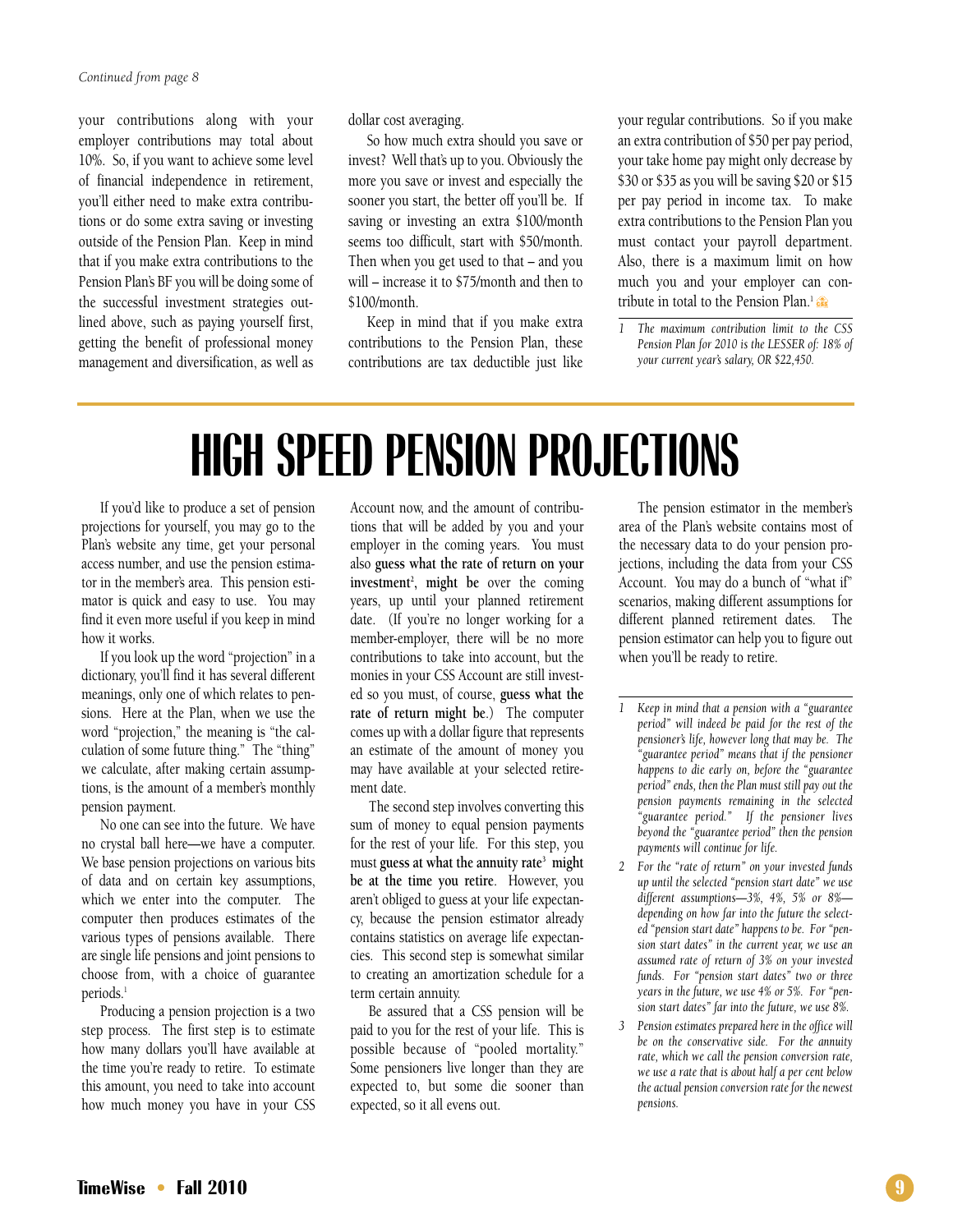## **BY DAVE YANKO**

IN OUR CONTINUING SERIES OF PROFILES ON THE BOARD OF DIRECTORS, FEATURED IN THIS ISSUE IS TERRY BELL, WHO JOINED THE BOARD IN MARCH 2010.

## **Terry Bell**

*"The duties of a board are to help direct management down a path that will show the best results to the members."*

**T** he new President of the Board of Directors of the CSS Pension Plan brings a great depth of experience to the business of managing people and providing direction to organizations. And as a fellow who launched his career as a clerk at Saskatoon Co-op and rose through the ranks of the Co-operative Retailing System to his present position of Vice President, Logistics for Federated Cooperatives Limited (FCL), Terry Bell also has interesting insights into the grocery business and a devotion to the way Co-op food stores participate in it.

### **Bringing other Board experience to CSS**

Terry, elected at the CSS Pension Plan's annual meeting in March, also serves as a board member of the Canadian Council of Grocery Distributors, an interest group comprised of Canadian food distributors, and Spancan Corporation, a hardware buying group. He is Chairman of the Board of United Grocers Incorporated, a buying group representing about a third of retail grocer volume in Canada, and he has served on other boards, as well. Given all his experience, Terry has a firm notion of the role of the Board of Directors of the CSS Pension Plan.

"The duties of a board are to help direct management down a path that will show the best results to the members,'' he says, noting he's been a member of the CSS Pension Plan for 39 years. "Our role is to have management work with the board and make suggestions. Then it's up to us to approve those suggestions, or not. But I think it's important that we keep out of the operational side as much as possible.''



### **Starting a career in the Co-op system**

Terry, born and raised in Saskatoon, started working at Saskatoon Co-op right after finishing high school in 1970. After getting married in 1972, he enrolled in what was then called Retail and Industrial Accounting at the University of Saskatchewan.

He took a number of night classes in accounting and eventually was rewarded for his efforts when he was offered and accepted the position of Accountant for Saskatoon Coop. Terry advanced to Hardware Manager, Unit Manager and Food & Drug Merchandising Manager for Saskatoon Co-op before moving to FCL in 1984 to become a Hardware Buyer. Terry became FCL's Grocery Procurement Director followed by Food Department Manager in 1990 and Vice-President, Logistics in 1998.

In addition to being responsible for FCL's warehouses in Winnipeg, Saskatoon, Edmonton and two in Calgary, Terry oversees

FCL's trucking fleets. The organization has about 240 merchandising trucks that haul food and general merchandise, as well as about 130 petroleum tankers.

"Let's say the commodity department places an order,'' Terry said, offering an example of the logistics that play out at FCL on a day-to-day basis. "From that point on, the ball's in our court. It's our responsibility, first, to get the goods through the doors and into the warehouse, then into the correct slots in the warehouse, and then to get them picked, put onto a truck and delivered out to the stores.''

Terry says FCL tries for a 98-per-cent service level to retails, which it generally achieves.

"If we can provide a 98-per-cent service level, that's extremely good in the industry.''

Productivity is the secret to good logistics, he says. About nine years ago, FCL introduced a new warehouse management system in its food warehouses. Warehouse employees today receive automated orders through headphones they wear while operating their motorized equipment. The orders include the quantity and variety of goods to pick and a computer tracks all goods that enter and leave the warehouse.

It's a system much better than the old one, where warehouse staff used stickers to locate and track orders. The new paperless system improved the service level to retails dramatically.

"When we put that system in place, we went from what I'd call an archaic system to one that puts us on top of what's going on in our facilities.''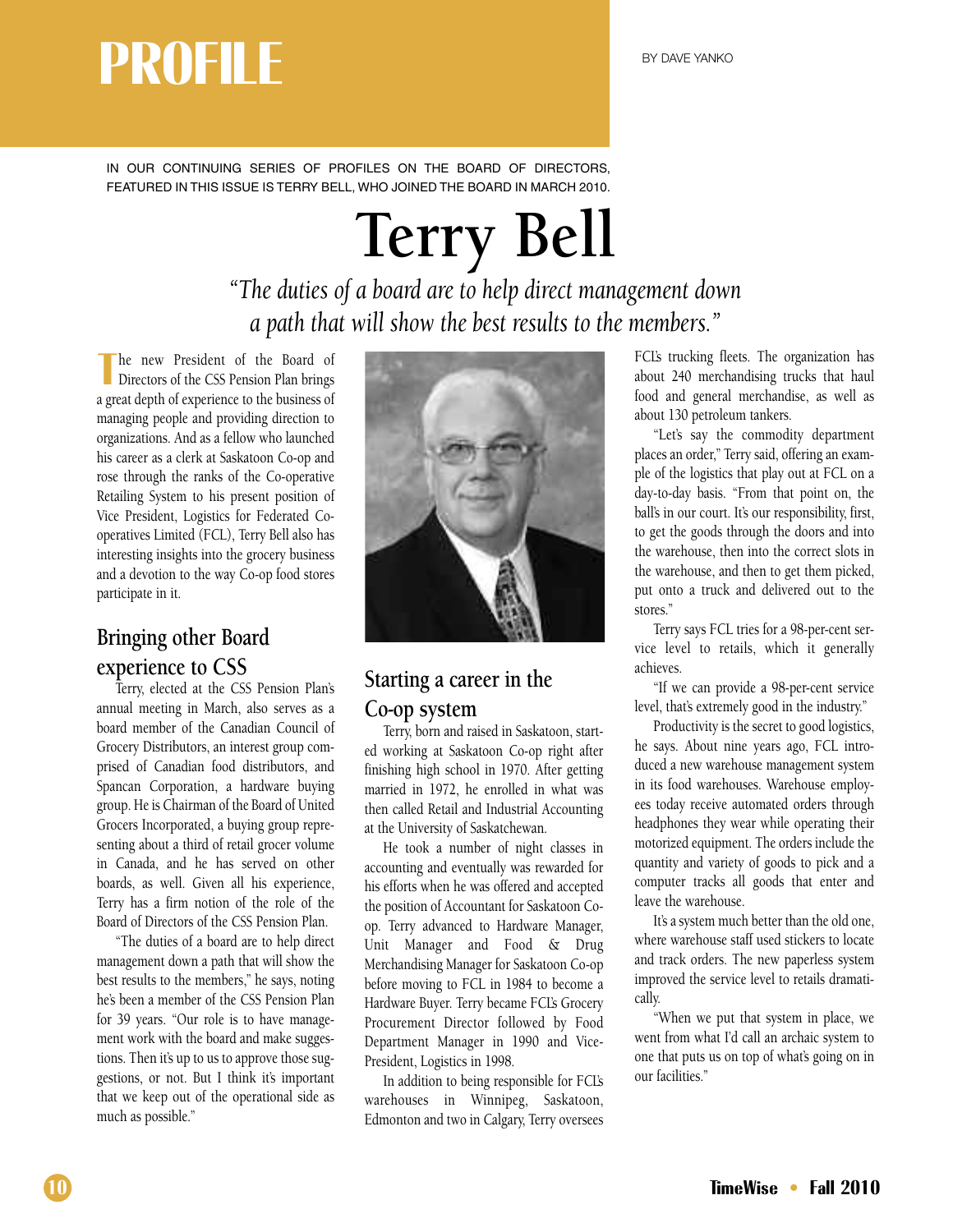*Continued from page 10*

### **Taking on more responsibilities**

In 2004, Terry took on additional responsibilities when his role was expanded and he became Vice-President, Consumer Products & Logistics. Just recently, his role changed again to Vice-President, Logistics with additional responsibilities for future strategic initiatives for the organization.

Terry's career has taken him from an entry level position at Saskatoon Co-op to one of the top positions in one of the biggest corporations in Saskatchewan – based on revenues, FCL was the top company in Saskatchewan for five of the 10 years ending in 2009. But much of this success takes place under the radar.

"People don't realize how successful we are,'' he says. "We have a huge food business, for example. And we have a huge petroleum business.

"I think one of the successes we've had and one of the things I've always preached is to keep your head down, don't brag, do your job, and you're going to be successful. And that's the model that most of us live by around here. We know what we're doing, we know who our customers are and we know who our customers' customers are. And when we focus on that, we're going to be successful.''

### **The food industry**

Terry has learned a great deal about the retail industry, specifically the hardware, housewares and food businesses during his career in co-ops. And while each market segment holds attraction and interest for him, Terry acknowledges it's the retail food industry that he finds most compelling.

"It's just fascinating,'' he says, clearly excited to talk about it. "The thing is, the food business changes so fast.''

Produce sections no longer sell bulk fruit and vegetables only. They offer pre-cut produce that's ready for the dinner table. Or a shopper can grab a product from a cooler, take it home and heat it up in five minutes.

According to Terry, one of the most obvious examples of fast change in the grocery business is the frozen food section, where freezer areas "have probably doubled in size

in the last 10 years.'' It's where innovation is most apparent and convenience is king.

"I suspect most people are unaware just how much the food business is changing. And the growth is all based on new items. Look at your own life. Your supper at home tonight is completely different than it was 10 years ago. I got home from work last night and I had to run to the store to pick up something for supper. I picked up a cooked chicken and a potato salad that's ready to go. We wouldn't have done this, even a couple of years ago.''

The quality and price of prepared foods is improving as well, he says.

"Here's a guy who would never buy a frozen pizza. Never! And I'll bet you we have one to two frozen pizzas a month now.''

Which frozen pizza is best? "CO-OP® Gold,'' Terry exclaims. "I'm telling you, it is fabulous. And it's reasonably priced, too.''

Terry says FCL and the Co-operative Retailing System it serves have worked hard to keep ahead of the curve on new products,

### *"I love work. I also think I communicate pretty well with people..."*

being competitive and marketing. Over the last 12 to 15 years, he says, FCL has travelled to the U.S. with retail co-op general managers to study market leaders and see "what's leading the curve there.'' Once FCL and its member/owners determine what's working in markets south of the border, they work out a plan to introduce new products and marketing initiatives in their own stores.

Retail co-ops do not strive to have the lowest prices of all Canadian grocery stores – Terry says discounters must cut back in some areas to keep their prices so low. Rather, retail co-ops have a philosophy of giving customers good value and service for their money. But Terry stresses that doesn't mean low prices are not important.

"Retail co-ops have probably 1,200 to 1,500 items in the larger stores that we call `value priced every day.' And if they're not the same price as what you'd pay at the key discounters, they're very, very close.''

On top of that, Co-op grocery stores have weekly promotions on featured products and Terry says he would be surprised to learn

these products are not significantly lower in price than what's offered by the competition.

"Our role at Federated, whether it's general merchandise or food or whatever, is one of keeping retails up to date on the latest and best products in the marketplace. We want customers to come into our stores and say 'Wow!', not only because of the products but also because of the look of the store and the service they received.''

It's not surprising, given his history of increasingly responsible positions at FCL, that Terry lists "hard worker'' as one of the secrets to his success.

"I love work. I also think I communicate pretty well with people – nobody misunderstands where I'm coming from. I'd say there are no surprises for people working for me.''

### **Not just a workaholic**

He quickly adds, "My wife says I'm a workaholic but I think I'm getting better.'' He follows the comment with a full and easy laugh that erupts several times during the interview.

Terry says he has always been interested in working and earning money. His paper route and part-time jobs were more important to him than sports as a kid growing up in Saskatoon. Golf is one of the few exceptions. The game is a lifelong pursuit and he's an active member of the Saskatoon Golf and Country Club.

"I didn't say I was any good,'' he adds.

Terry and Virginia have three children. Pamela, the oldest, helps her husband operate a large farm in the Humboldt district. Richard works for a trucking company in Saskatchewan and Erica, the youngest, is a social worker, also in the Humboldt region. Each sibling has two children, so Terry and Virginia have six grandchildren. And since four of them live in the Humboldt area – and because Pam and her husband can often use a hand on the farm – Terry says he and Virginia spend a good deal of time near the small central Saskatchewan city located about an hour's drive east of Saskatoon.

"We have some ATVs out there and we also help out with harvest.''

Terry and Virginia enjoy going south of the border for holidays, with two favourite locations being Las Vegas and Florida.

Clearly, life is never boring in the Bell household.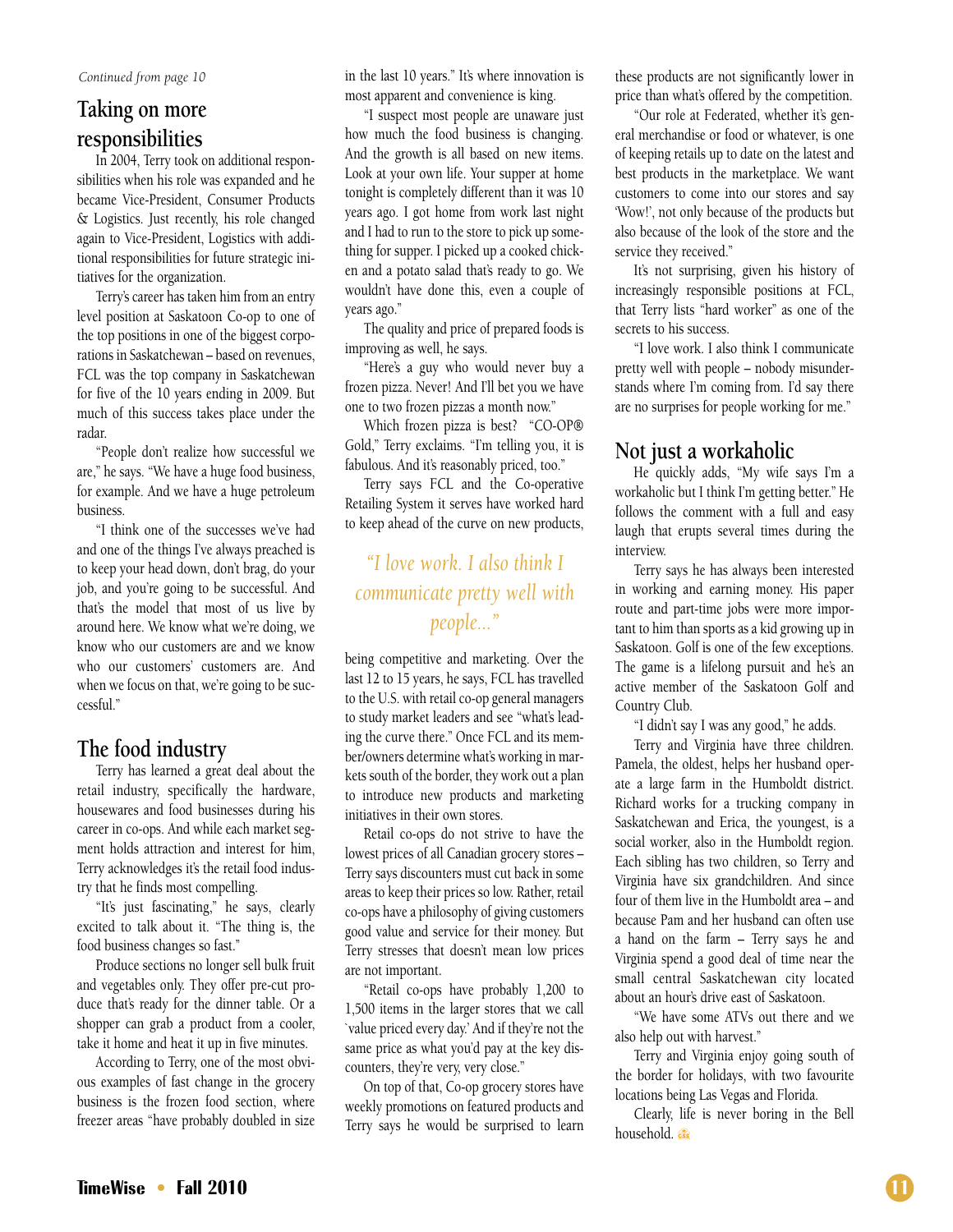## **2010 INVESTMENT MANAGER CHANGES**

### **Balanced Fund**

For many years, Co-operators Investment Counseling Limited (CICL) of Guelph Ontario actively managed all of the Plan's Canadian Equities. This arrangement was set up when Co-operators Group first formed CICL. Prior to the formation of CICL, Harold Walters at Co-operators Life Insurance in Regina assisted the Plan with its investments.

About ten years ago, the Plan made a strategic decision to increase the manager diversification in the Balanced Fund. At that time, CICL was responsible for managing about 80% of the Plan's investments. As part of this strategy, roughly 30% of the Plan's active Canadian equities were transferred to TD Asset Management to be held in a passive mandate.<sup>1</sup> The remaining 70% of the Balanced Fund's Canadian Equities continued to be managed by CICL.

In 2007, an extensive search was conducted to identify another active manager to take over the portion of the Fund's Canadian Equities previously managed by TD Asset Management. As a result of this search, the Plan retained Scheer Rowlett & Associates (SRA), an active Canadian Equity manager using a value style.<sup>2</sup> CICL continued to manage the remainder of the Balanced Fund's Canadian Equities at this time.

In 2008, Co-operators Group completed a merger of CICL with Addenda Capital, a bond management firm from Quebec. The equity management operations of CICL at Guelph were also involved in this merger, although the investment management team at CICL responsible for the Balanced Fund's Canadian Equities did not change.

In 2009, Management recommended to the Board that the Plan conduct an open search for the Plan's active Canadian Equities managed by CICL. Although CICL's performance had been above average for many years, more recent results were below expectations. The team leader responsible for CICL's past performance had recently retired, and the four-year return for this mandate had fallen below the manager's benchmark. The Plan therefore retained an investment manager search firm, Brockhouse Cooper of Montreal, to help Management indentify suitable candidates to take over this mandate.

The search process used by Brockhouse Cooper was very thorough and took several months. It included the following steps:

• The search began by discussing the mandate in detail to ensure a full understanding of its purpose, our objectives and any constraints.

• Brockhouse Cooper and CSS, together, created a set of criteria against which all candidates were evaluated. These criteria included each management firm's history, its organizational structure and ownership, its investment strategy and portfolio holdings, its investment team, and its performance. In this way a short-list of candidates was developed.

• This short list was further reduced by reviewing more detailed manager profiles and by using analytical software.

• Simulation analysis was conducted to see how each candidate would impact the Balanced Fund's overall structure, as well as its risk / return and portfolio characteristics.

• The final candidates were interviewed "in person" through on-site visits. Additional information was gathered regarding the people who would be directly responsible for the mandate and organizational, administrative and compliance issues were further fleshed out.

After completing this process, and conducting five on-site visits, two candidates were asked to make presentations in Saskatoon. The final two managers considered were PCJ Investment Counsel and QV Investors. Addenda Capital (CICL) also travelled to Saskatoon to introduce its new Canadian Equities team after the existing team leader announced her retirement.

Upon considering the strengths and weaknesses of each finalist, and after considering the team changes made at Addenda Capital, Management concluded that QV Investors would best meet the Plan's objectives for the following reasons:

• QV uses a common sense, value approach that focuses on quality companies at low valuations,

• QV's strategy includes mid-sized companies, which will provide additional diversification in the Balanced Fund's Canadian Equities. SRA focuses more on large cap Canadian companies,

• QV employs a low turnover and low volatility investment style,

• In the past, QV's portfolio has tended to reduce losses in down markets,

• QV has been able to add value to its benchmark index, on average, over the past ten years.<sup>3</sup>

Management therefore recommended that QV Investors be hired as the Plan's new active Canadian Equity manager. To further increase diversification, Management also recommended that QV be allocated only 50% of the Canadian Equity Portfolio rather than the full 70% managed by Addenda Capital (CICL). As a result, SRA received an additional 20% of the Balanced Fund's Canadian Equities as part of this transition.

Because Addenda Capital also manages other assets for the Plan, and because investment management fees are typically charged at a declining rate based on total assets for each manager, the transfer of these assets to QV will increase the Plan's overall investment costs. The expectation is that QV will add enough value to its benchmark to cover these additional costs and still show a better return for CSS Pension Plan members. Just like all the Plan's external investment managers, QV's performance will be carefully monitored to determine the net return to members.

QV's new mandate was funded as of September 30th, 2010.

- *2 Value managers try to identify companies whose shares are temporarily selling below their intrinsic value. When other investors begin to recognize that the company's shares are under priced, the manager expects that the share price will rise more than the benchmark.*
- *3 As we all know, past performance does not indicate future performance. However, value added over the long-term can indicate a strong investment team and the consistent application of a thorough investment process.*

*<sup>1</sup> Passive managers purchase most of the stocks in their benchmark index in an attempt to mimic the benchmark's return. Active managers select specific stocks that they expect to outperform their benchmark in an attempt to add value.*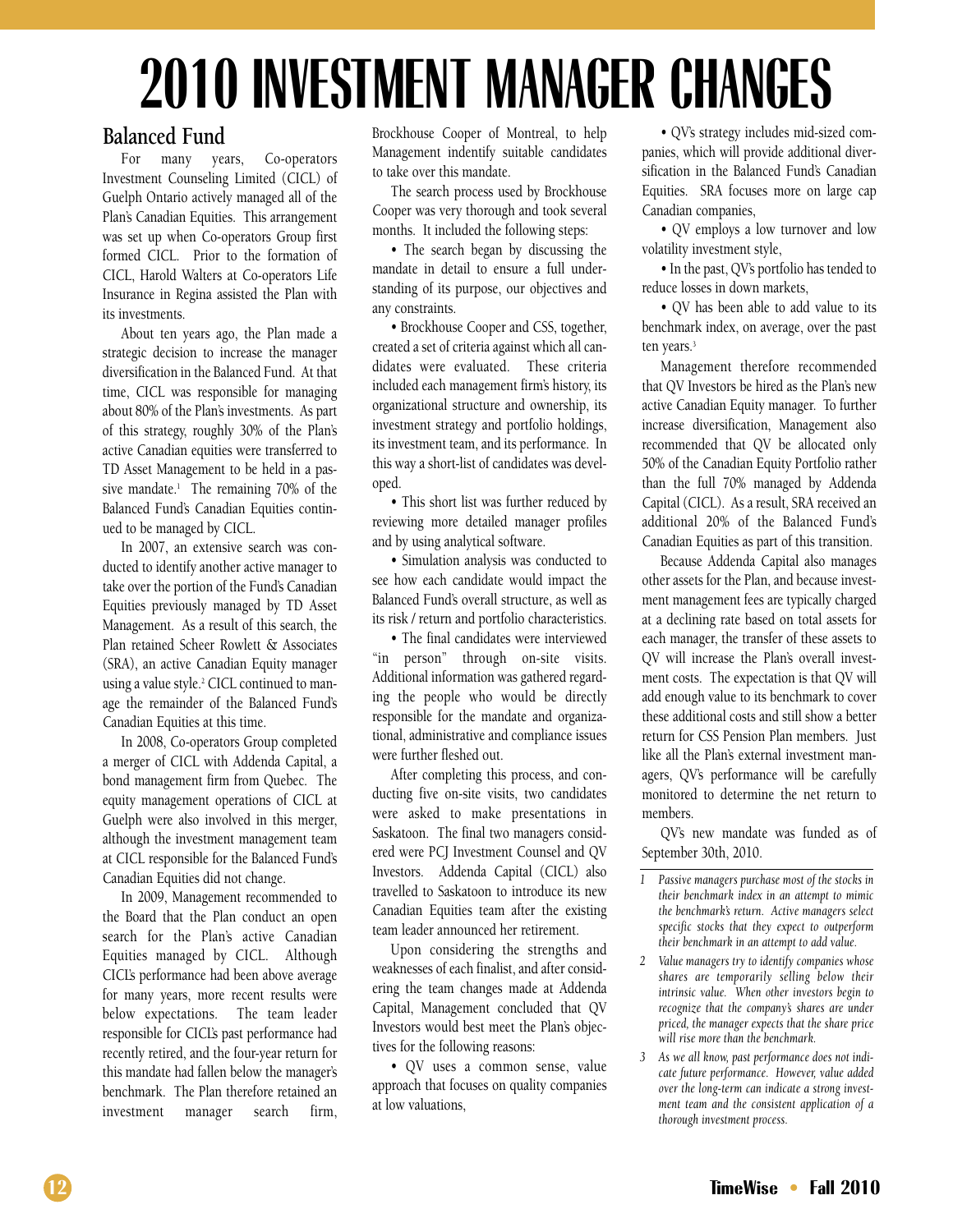## **COMMUNICATION STRATEGY REVIEW**

In 2009, the Co-operative Superannuation Society's (CSS) Board of Directors decided to review the Plan's member communication and education programs. Over the years, the Plan's publications and programs have been highly respected. Both the external environment and the Plan, however, keep changing. It was therefore decided to perform an external audit to see how the Plan's communications could be updated to better meet the needs of CSS members. In the fall of 2009, Mercer (Canada) Limited was hired to perform this audit. As part of this process, a survey card was included with members' 2009 Annual Statements. After completion of the audit and survey, Mercer was asked to recommend changes to the Plan's communication strategy.

Mercer's work was completed in July and its recommendations were delivered to the Board in August. Given the depth and quality of the Plan's existing publications and programs, major revisions were not recommended. For the most part, the new strategy will involve refinements rather than wholesale changes. It will also involve the development of new materials to support the "roll out" of two new investment funds to be offered to CSS members in 2011 (see Article on page 6).

In developing its recommendations, Mercer considered the following issues:

1. The results of the audit and survey;

2. Unique challenges and opportunities at CSS;

3. The history and culture of CSS;

4. Member demographics; and

5. Recent advances in technology.

A summary of Mercer's comments on each issue appears below:

#### **1. Audit**

Although Mercer's audit found that the Plan's existing publications and programs are comprehensive, Mercer concluded that clarity and impact could be improved by:

• updating the appearance of the Plan's communication materials;

• improving the interrelationship of existing tools and vehicles;

• making more extensive use of personalized information;

• focusing on how members can increase the value of their CSS membership;

• making greater use of electronic media.

Mercer concluded that the Plan's new strategy should build upon the Plan's current communications.

#### **2. Challenges and Opportunities**

CSS is one of Canada's largest defined contribution pension plans. The Co-operative Superannuation Society provides pension administration and investment management services to more than 400 co-operatives and credit unions, and more than 40,000 of their current and past employees.

Mercer identified the following member communication challenges at CSS:

• the Plan's geographically dispersed membership is a challenge for hosting face to face events;

• because members can stay in the Plan throughout retirement our communications must serve a multigenerational membership;

• the Plan must partner with employer members to communicate effectively with members in the workplace;

• a significant portion of the membership lives in rural areas and may not have access to high speed Internet;

• many employees in the Co-operative Retailing System may not have access to computers in the work place.

• members no longer employed in the coop/credit union sector cannot be reached through their employer.

Mercer's noted that any changes to the Plan's existing publications and programs must meet these challenges effectively.

#### **3. The history and culture of CSS**

The CSS Pension Plan was formed more than seventy years ago by a group of employees at the Co-op Refinery in Regina. The Co-operative Superannuation Society was incorporated to administer the Plan in 1943. CSS is a member-owned, non-profit pension society whose sole purpose is to serve its members.

The Plan's fundamental operating principle has always been members' best interests. In its decision-making and communications, the Plan values balance, fairness, simplicity and transparency. Our objective has always been to provide members with accurate, clear and timely information so that they can make the retirement savings and income decisions that are best for them. The Plan tries to be proactive in providing pension information to members and employers. Unlike many plans, CSS also provides information on government retirement programs and retirement income options available through credit unions and other financial service providers.

Mercer's report noted that any changes to the Plan's communication strategy should be consistent with our existing philosophy.

#### **4. Member Demographics**

As part of its audit, Mercer reviewed Plan member data. Several significant demographic trends appeared:

• membership continues to grow, with the bulk of the active membership working in the three prairie provinces;

• urban members (28,135) outnumber rural members (21,520);

• 17% of members are between 25 and 34; 77% are between 35 and 65;

• female members outnumber male members;

• male members hold slightly more equity;

• there are more co-operative system employees (20,474) in the Plan than credit union system employees (11,982);

• at the end of 2009, only 627 members were using the Plan's Money Market Fund.

#### **5. New Technologies**

Mercer recommended greater use of multi-media on the Plan's website to increase member engagement and understanding. Mercer also suggested that video and "audio over PowerPoint" presentations could greatly increase the accessibility of the Plan's seminars and workshops to members across Canada. Integration of Plan information into employer intranets could provide Plan orientation for new hires. The CSS website could be used to deliver focused messages to employers and active contributors. As changes are made to the CSS website, content will have to be developed with a view to providing reasonable access to members without high speed Internet connections.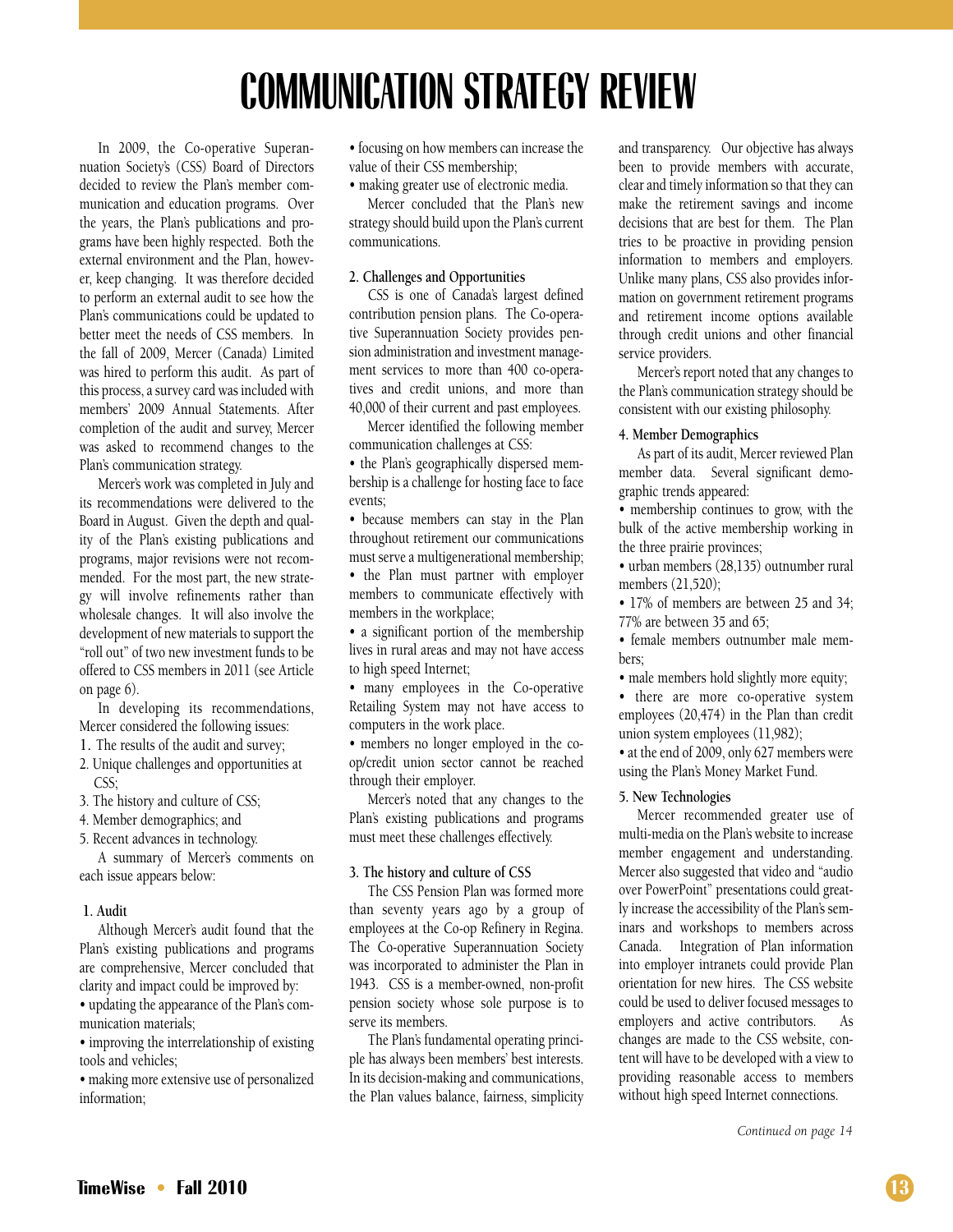#### *Continued from page 13*

Mercer's report included the following recommendations:

• development of a consistent brand and design standard for all CSS forms and publications;

• promotion of enhanced and personalized online tools and communications;

• more individual information to help members assess their progress;

• a balance of print and online communication to help reach urban and rural members; • development of targeted communications

for select audiences, such as: – new hires;

- mid career contributors;
- 
- late career/pre-retirees;
- members receiving retirement income, and;
- employers.
- our communications should focus on and repeat specific messages, such as:
	- how members can maximize the value of CSS membership;
	- the investment choices available to members;
	- fund performance;
	- how members can assess and monitor their progress; and
	- the benefit to members of working with a qualified financial advisor.

Finally, Mercer recommended that the Plan should monitor and measure the impact of its new communications through a continuous member feedback process.

On August 4th, the CSS Board approved Mercer's recommendations. The first stage of implementation will involve the development of the forms and communications required to support the new Equity Fund and Bond Fund. Information will be provided on the risk / return profile of each Fund. Publications and tools will also be developed or identified to explain and demonstrate how different asset mixes can affect performance over the long term. Once the forms and communications to support these new Funds are completed, the Plan will begin to implement the balance of the report's recommendations in 2011.

While the Plan's updated communication strategy will focus on more online and personalized information, it will still include background information on general topics such as Canada's retirement income system, the financial planning process and basic financial principles. CSS looks forward to continuing to provide Plan members with the information they need to reach their retirement goals.

## **MANITOBA LEGISLATION UPDATE**

On May 31, 2010 proposed changes to Manitoba's pension legislation became effective. There are several changes that are of particular importance to Manitoba members of the CSS Pension Plan.

Manitoba is the first province to introduce immediate vesting. Therefore, as soon as an employee starts contributing to the Pension Plan, he/she will have immediate vesting/ownership of the employer contributions and earnings thereon. In other words, all of the employee contributions and employer contributions, and earnings thereon, will always unconditionally belong to the employee member.

There is now a Waiver of Survivor or Death Benefit form available. With this form the member's spouse can waive his/her rights as the automatic beneficiary of the member's pension funds. Once this form is completed and filed with the Pension Plan, the member is then able to designate someone other than his/her spouse as the beneficiary. The form is available on the Forms page of the Pension Plan's website at www.csspen.com.

Manitoba members who are at least 55 years old can take advantage of the one time 50% unlocking provision, without having to transfer their locked-in funds out of the Pension Plan to a LIF (Life Income Fund) or LRIF (Locked-in Retirement Income Fund). The unlocking provision is now available when setting up a monthly pension or Variable Benefit (VB) payments from the Pension Plan. However, according to the new legislation, the unlocked funds must be transferred out of the Pension Plan to a PRRIF with a financial institution. The funds in the PRRIF can be transferred back to the CSS Pension Plan on a non-locked-in basis (i.e., not subject to a maximum spending limit) if the member so wishes.

Retiring Manitoba members no longer have the option of transferring their funds to a LRIF. As of May 31, 2010 no new LRIFs can be set-up, and as of December 31, 2010 any existing LRIFs must be converted to a LIF. As of May 31, 2010 the LIF incorporates the maximum payment calculation of both the LIF and the LRIF. The new maximum payment for LIFs is now the greater of:

the annual maximum withdrawal table published by the Manitoba Pension Commission; and the previous year's investment earnings. The new LIF maximum payment calculation is now the same as the maximum payment calculation for VB payments from the CSS Pension Plan.

Also on May 31, the rules surrounding Phased Retirement for Manitoba members changed. Under the new Phased Retirement rules, not only can members draw on their pension funds as VB payments, but as a traditional monthly pension as well. During Phased Retirement, the member keeps working, contributing to the Pension Plan, and draws on his her pension funds all at the same time. To apply for Phased Retirement a member must be at least age 55, and have his/her employer's consent. The employer may require that the member reduce his/her hours of work before granting consent.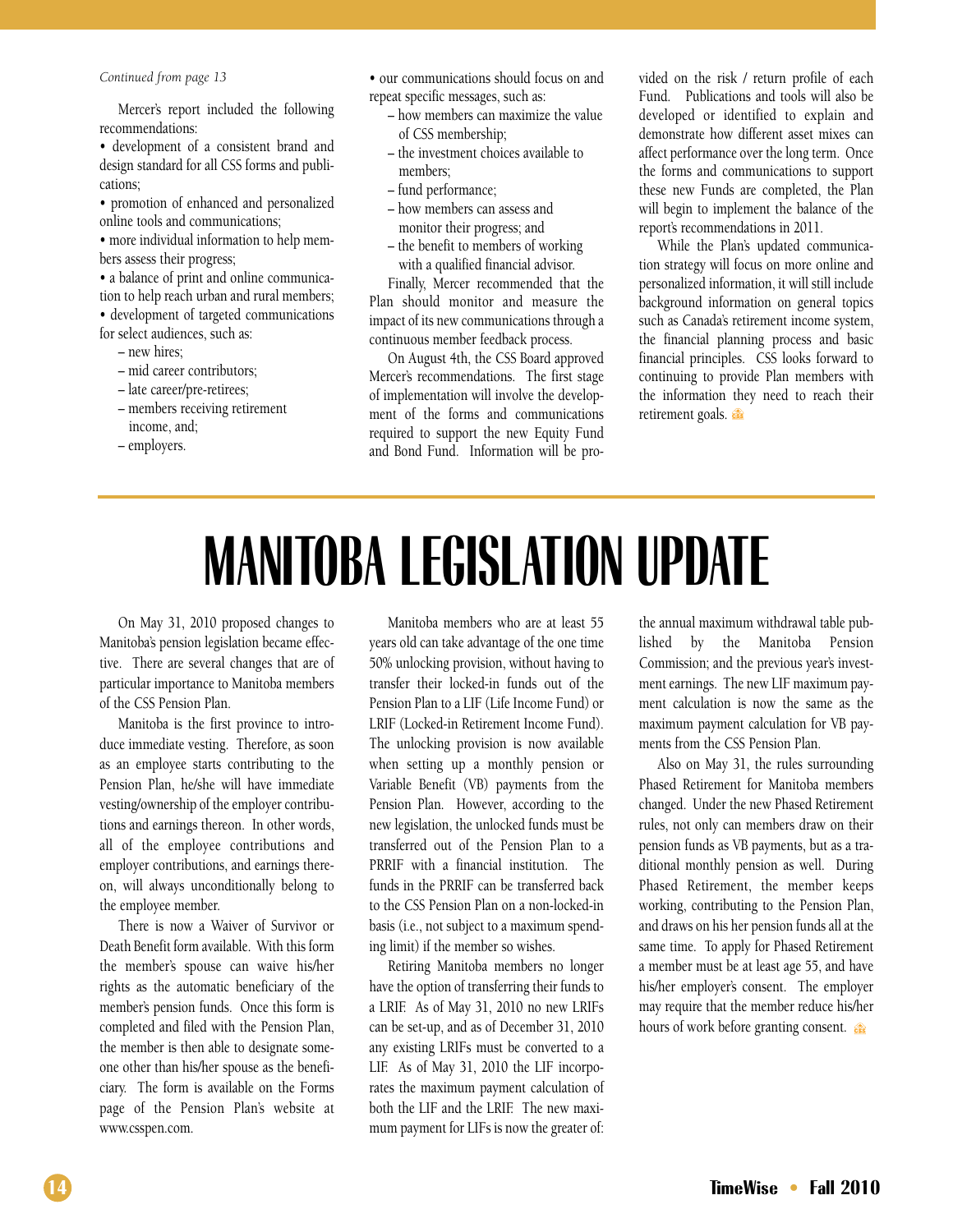

# **ATTENTION RETIREES!**



**I** f you are receiving a monthly pension **payment from the CSS Pension Plan,** please note that the Pension Plan is pleased to announce that it is continuing its tradition of providing the December monthly pension payments prior to the holiday season. Accordingly:

**• Pensioners whose pension payment is deposited directly into a credit union or bank account:** your pension payment will be deposited into your account on **Monday, December 20** instead of the usual 26th of the month.

**• Pensioners receiving monthly cheques by mail:** your cheque will be mailed from the Pension Plan's office on **Thursday, December 16**.

If you are receiving Variable Benefit (VB) payments from the Pension Plan, your monthly payment will be directly deposited into your credit union or bank account on the 15th of the month as usual.

### **2011 Income Tax Changes**

Income tax changes effective January 1, 2011 may mean that the after-tax amount of your monthly pension or Variable Benefit (VB) payments you receive in 2010 could be different than the amount you received in 2010.

Someone aged 65 or older whose **total net income** in 2011 is less than the federal and provincial base amount can claim the full Age Amount when calculating his/her federal and provincial income tax payable for 2011. However, someone aged 65 or older whose **total net income** exceeds the base amount but is less than the maximum amount for 2011, will have his/her Age Amount reduced by 15% of his/her net income in excess of the base amount. Someone aged 65 or older whose total net income exceeds the maximum amount for 2011, will not be eligible for any of the Age Amount<sup>1</sup>.

If you are turning 65 in 2011, the CSS Pension Plan will be sending you federal and provincial Personal Tax Credits Return (TD1) forms and applicable Worksheets early in 2011. Once you receive the TD1 forms you should complete and return them, as you may be eligible for all or part of the federal and provincial Age Amounts. The applicable Worksheets will help you calculate how much of the Age Amount you are eligible for if you expect your 2011 total net income to exceed the base amount.

If you are already 65 or older you should keep the above in mind if you expect your 2011 total net income to exceed the base amount. If you fall into this category, you can arrange to have extra income tax withheld from your monthly pension or VB payment.

In addition to the CSS Pension Plan's office, the 2011 TD1 forms and applicable Worksheets will be available on the Canada Revenue Agency (CRA) Web site at www.cra-arc.gc.ca, or by calling CRA at 1-800-959-2221, but not until late 2010 or early 2011. Retirees who need help completing the TD1 forms can call the CRA general enquiries line, toll free, at: 1-800-959-8281.

### **T4A Slips**

The T4A slips for 2010 will be mailed directly to retirees by early February 2011. Watch your mail, as you will require the T4A slip when filing your 2010 Income Tax Return.

**CRA regulations state that a T4A slip must only be issued when total payments for the year are more than \$500.**

If your total payments from the CSS Pension Plan for 2010 are **less than \$500**, you will **not** receive a T4A for 2010. However, you still must declare the total of your payments that you received in 2010 on your Income Tax Return.

If you move, please be sure to advise the CSS Pension Plan of your new mailing address.

### **Pension Income Amount & Pension Income Splitting**

Regardless of a retiree's age, monthly pension payments from the CSS Pension Plan qualify for the Pension Income Amount (i.e., when calculating the tax credits) on his/her Income Tax Return. These payments also qualify for the Pension Income Splitting provision contained in the 2007 Federal Budget regardless of the retiree's age.<sup>2</sup>

VB payments do not qualify for the Pension Income Amount or the Pension Income Splitting provision until the retiree is age 65.

*<sup>1</sup> At the time of printing, the 2011 base amount and maximum amount were not known, nor were the 2011 Age Amounts. However, for 2010 the Federal base amount and maximum amount are \$32,506 and \$75,480 respectively (the various provincial thresholds are comparable). The 2010 Federal Age Amount is \$6,446 (the various provincial Age Amounts are comparable).*

*<sup>2</sup> Many of the provinces have also introduced Pension Income Splitting when calculating provincial income taxes payable.*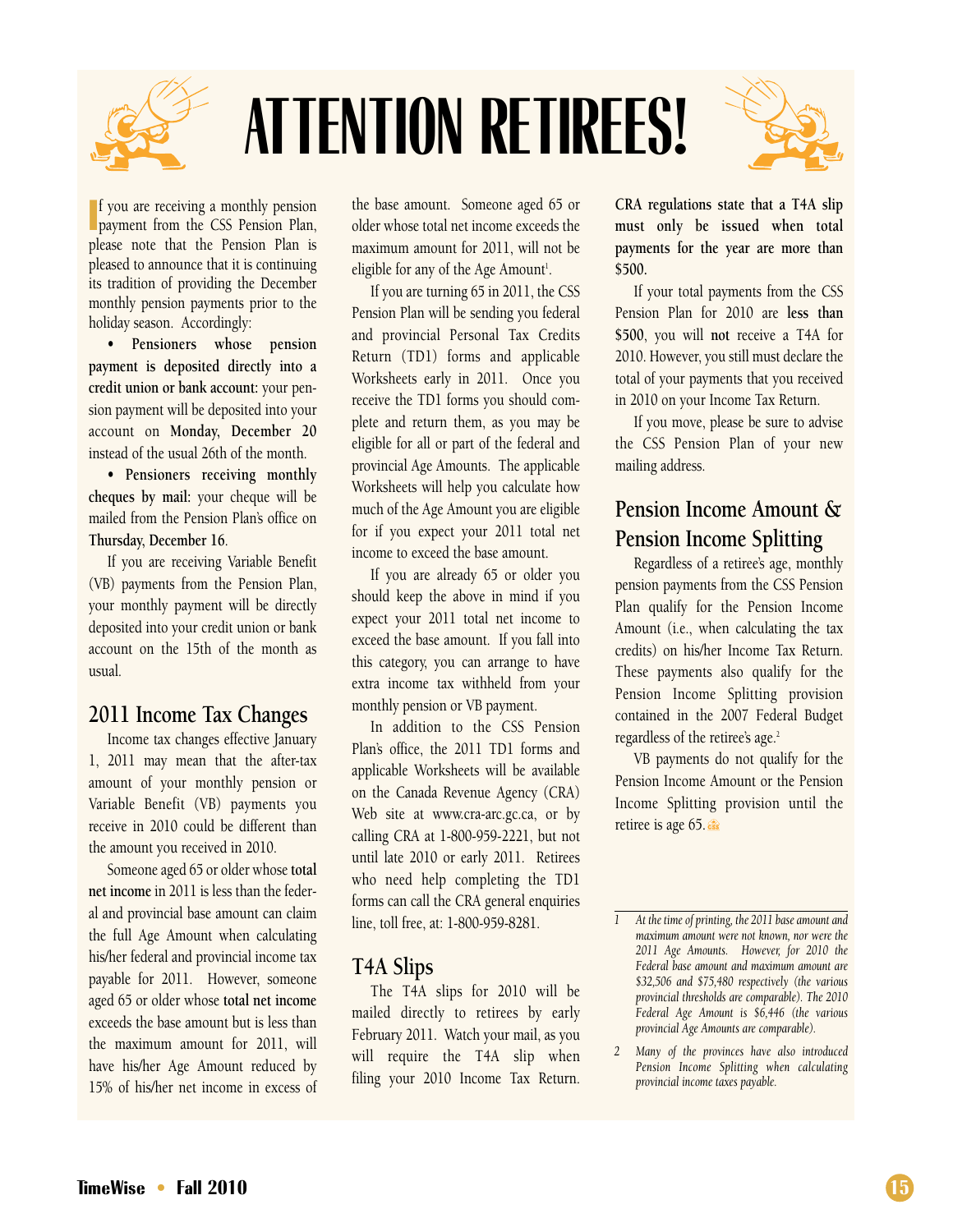## **TRANSFERRING FROM ONE EMPLOYER MEMBER TO ANOTHER**

In both the co-op and credit union system it is quite common for employees to go from one co-op to another, or from one credit union to another. When this happens, there is always the question of when does the employee start contributing to Pension Plan at the new employer? Below are several situations that will help answer this question.

### **Situation 1**

The employee is contributing to the Pension Plan at Employer A, transfers to Employer B, and the break in service is just a few days or a week or two, then the employee starts contributing to the Pension Plan immediately upon starting employment with Employer B.

### **Situation 2**

The employee is contributing to the Pension Plan at Employer A, terminates employment and becomes employed at Employer B, and the break in service is a number or weeks or months, then the employee starts contributing to the Pension Plan immediately upon starting employment with Employer B provided that the total break in service is less than 52 weeks.

### **Situation 3**

The employee is contributing to the Pension Plan at Employer A, terminated employment and becomes employed at Employer B, and the total break in service more than 52 weeks, then this employee is treated as a brand new employee. Therefore, the employer has the right to have this employee complete the waiting period (which cannot exceed two years of service) before he/she contributes to the Pension Plan. However, in certain circumstances the employer may wish to waive the waiting period, and is free to do so as it is the employer that sets the waiting period.

To summarize Situation #1 and #2, if the total break in service from one employer member to another is less than 52 weeks, there is no waiting period for the employee to complete at the new employer. And it does not matter if the employee has withdrawn any money from the Pension Plan or not<sup>1</sup>.

To summarize Situation #3, if the total break in service is more than 52 weeks, the employer can make the employee complete its waiting period before contributing to the Pension Plan again, but can waive the waiting period if it wants.

It is therefore very important for employers to ask any new employee that is being hired, if he/she has worked for any other co-op or credit union and if so, how long ago. Employers are encouraged to contact the Pension Plan's office to inquire if an employee that is being hired has worked for another employer member of the Plan.

*1 If the employee has withdrawn funds from the Pension Plan, his/her service date will be adjusted to the employment start date with the new employer.*



A TOTAL OF 148 NEW PENSIONS STARTED DURING THE FIRST NINE MONTHS OF 2010. THIS COMPARES WITH THE 100 NEW PENSIONS STARTED IN THE FIRST NINE MONTHS OF 2009. THE FOLLOWING NAMES ARE NEW PENSIONS THAT STARTED FROM MARCH 2010 TO SEPTEMBER 2010 INCLUSIVE.

AN ASTERISK \* DENOTES THAT THESE PENSIONERS ARE SURVIVING SPOUSES OF DECEASED MEMBERS OF THE CSS PENSION PLAN.

### **ALBERTA**

**Barbara Andersen** *Calgary Co-op*

**Lisa Anscombe** *Calgary Co-op*

**Wendy Arden-Harisch** *Calgary Co-op*

**Jane Beckett** *Key Savings & Credit Union, Calgary*

**Janet A. Berdahl** *Eckville Co-op*

**Joseph Blahitka** *Federated Co-op, Calgary*

**Faye Cassista** *Credit Union Central, Calgary*

**Randolph E. Cavadini** *Westview Co-op, Olds*

**Evelyn B. Dawson** *Calgary Co-op* **William Gannon** *Calgary Co-op*

**Victor Journault** *St. Paul Co-op*

**Eugene Leflour** *Federated Co-op, Edmonton*

**Martin Levi** *Federated Co-op, Calgary*

**Fredrick Lyons** *Eckville Co-op*

**Michael McCarthy** *Calgary Co-op*

**R. John McCauley** *Andrew Co-op*

**Marilynn McGivern** *Federated Co-op, Calgary* **Sandra Nichol**

*Calgary Co-op*

**Blanche Nolan** *Red Deer Co-op*

**Tim O'Reilly** *Calgary Co-op*

**Joyce Orman** *Calgary Co-op*

**Myron Peterson** *Edmonton Co-op*

**Louise Price** *Calgary Co-op*

**Carol Ruzycki** *Calgary Co-op*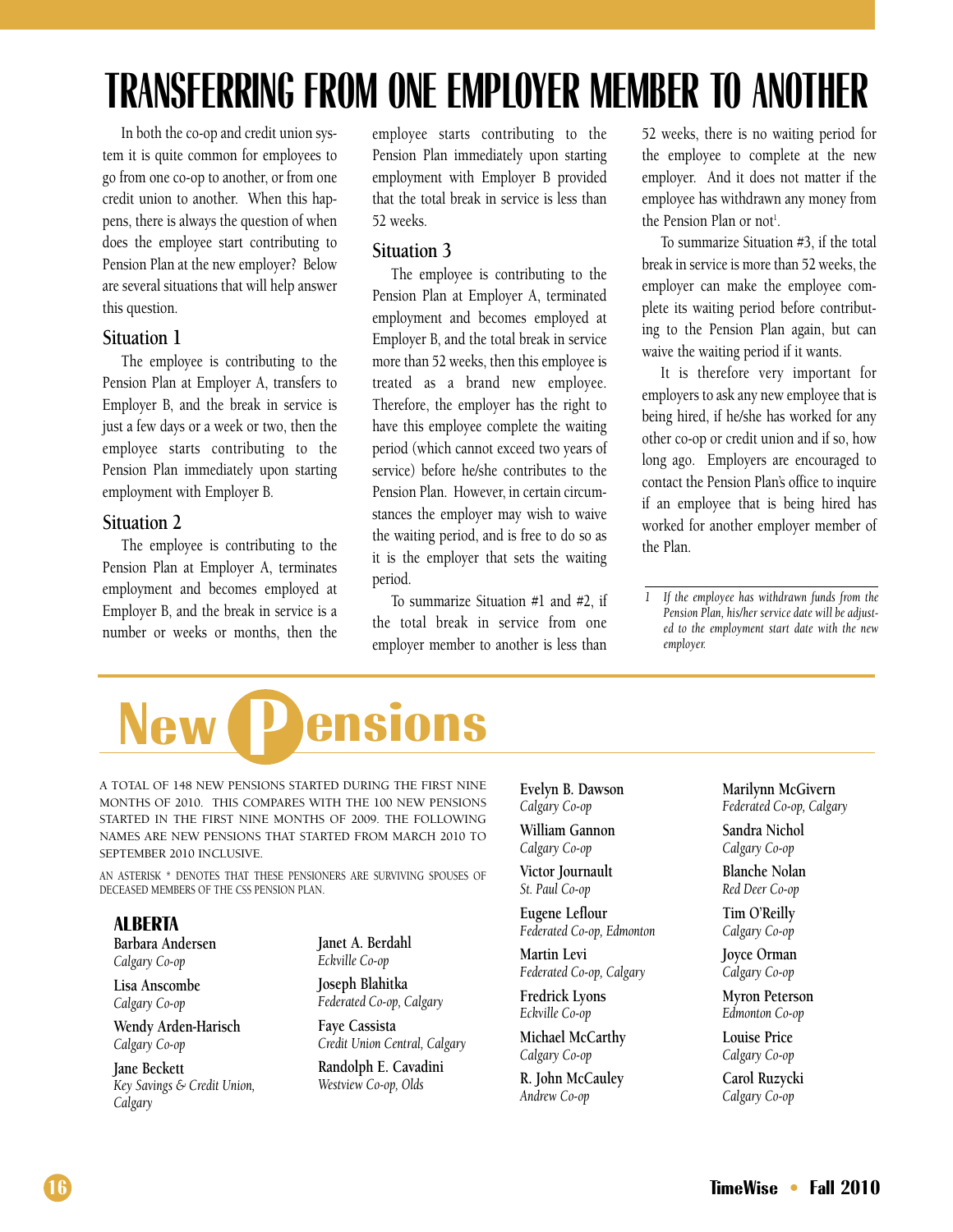**Dennis D. Schultz** *Medicine Hat Co-op*

**Jacques Seguin** *Credit Union Central, Calgary*

**Kathleen M. Somerset** *The Grocery People, Edmonton*

**G. Dale Tebay** *Beaver River Co-op, Bonnyville*

**Rick Tetrault** *Calgary Co-op*

**Wayne Thibeau** *Federated Co-op, Calgary*

**Fern Tomlinson** *Barrhead & District Co-op*

**Robert S. Towns** *Westview Co-op, Olds*

**Judith Van Berkel** *Calgary Co-op*

**Dianne Winchester** *Co-operative Trust, Edmonton*

### **BRITISH COLUMBIA**

**Rose Allan** *Williams Lake Credit Union*

**Mary L. Bourdin** *Salmon Arm Credit Union*

**John A. Davidson** *Otter Co-op, Aldergrove*

**Vivian Flaherty** *Dawson Co-op*

**Wanda Fowler** *Armstrong Co-op*

**Judith M. Godin** *Alberni Co-op*

**Randy W. Griffin** *Surrey Co-op*

**Barbara J. Hurstfield** *Salmon Arm Credit Union*

**Laird Lappi** *Vanderhoof Co-op*

**Sherry Lewis** *Mainline Co-op, Salmon Arm*

**Conrad J. Muller** *Vanderhoof Co-op*

**Noreen L. Sadiwnyk** *Salmon Arm Credit Union*

**Terry-Ann Taronno** *Salmon Arm Credit Union*

**Warren Wright** *Federated Co-op, Canoe*

### **MANITOBA**

**M. Louise Albertson** *Westoba Credit Union, Brandon*

**Dan Ardron** *Neepawa-Gladstone Co-op*

**Carl Blahey** *Interlake Consumers Co-op, Arborg*

**Diane Bottrell** *Interlake Consumers Co-op, Arborg*

**Lynne Browne** *Co-operative Trust, Winnipeg*

**Donna Coles** *North of 53 Consumers Co-op, Flin Flon*

**Sandra Francis** *Westboine Park Co-op Housing, Winnipeg* **Betty Hillman** *Heritage Co-op, Minnedosa*

**Pete J. Jonker** *Assiniboine Credit Union, Winnipeg*

**Patricia J. McCormack** *Credit Union Central, Winnipeg*

**Terri D. McGhee** *Credit Union Central, Winnipeg*

**Roselyne Nicolas** *Steinbach Credit Union*

**Anita Phillips** *Assiniboine Credit Union, Winnipeg*

**Russell G. Rothney** *Assiniboine Credit Union, Winnipeg*

**Linda Sproat** *Portage Credit Union*

**Janet Tingey** *Hamiota Co-op*

#### **ONTARIO**

**Sitarama Balasubramanian** *Canadian Co-op Association, Ottawa*

**Richard Bordignon** *Canfarm Co-op, Guelph*

**Geoffrey Fridd** *Canfarm Co-op, Guelph*

**Susan P. Glauser** *Cangeco Credit Union, Toronto*

**Joan F. Leblanc** *Penfinancial Credit Union, Welland*

**Janet R. Scott** *Canfarm Co-op, Guelph*

**Donald Wiltshire** *Penfinancial Credit Union, Welland*

### **SASKATCHEWAN**

**Robert Aasen** *Cornerstone Credit Union, Yorkton*

**Gordon Avery** *Southern Plains Co-op, Estevan*

**Ed J. Badrock** *Saskatoon Co-op*

**James Balawyder** *Wadena Co-op*

**Gary Barss** *Bethune Co-op*

**Heather Bratzer** *Federated Co-op, Saskatoon*

**Karen Cobham** *Conexus Credit Union, Regina*

**Chris M. Declercq** *Spectra Credit Union, Estevan*

**Robert Declercq** *Southern Plains Co-op, Estevan*

**May Defreitas** *Affinity Credit Union, Saskatoon*

**Shirley Doucette** *Spiritwood Co-op*

**Rita Drew** *Lloydminster Co-op*

**Betty Elander** *Milestone Credit Union*

**Shirley Ens** *Innovation Credit Union, Swift Current*

**Sidney J. Frank** *Federated Co-op, Saskatoon*

**Sherry D. Garand**

*Meadow Lake Co-op* **John P. Gebhardt** *Lloydminster Co-op*

**Ian Gibson** *Davidson Co-op*

**Arlo Gilchrist** *Saskatoon Co-op*

**Elizabeth Giroux** *Moosomin Credit Union*

> **Lynne D. Graham** *Moose Jaw Co-op*

**Edward G. Greenawalt** *Consumer Co-op Refineries, Regina*

**Kathleen Haack** *Federated Co-op, Regina*

**Elaine L. Hagen** *Federated Co-op, Saskatoon*

**Donald W. Hein** *Dilke Co-op*

**Laura Hughes** *Fides Co-op, Saskatoon*

**Len Isaac** *Eston Co-op*

**Barry J. Johnstone** *Consumer Co-op Refineries, Regina*

**Diane D. Koster** *Credit Union Electronic Services, Regina*

**Phyllis J. Lien** *Pioneer Co-op, Swift Current*

**David Lyster** *Cornerstone Credit Union, Yorkton*

**Ronald J. Martin** *Conexus Credit Union, Regina*

**Judith A. Matthews** *Conexus Credit Union, Regina*

**Sharon Y. McMillan** *Credit Union Central, Regina*

**Dennis W. Miller** *Corning Co-op*

**Willmer Pizzey** *Federated Co-op, Saskatoon*

**Henriette Redmann** *North Valley Credit Union, Esterhazy*

**Roberta Shapiro** *Credit Union Central, Regina*

**Gertrude Stratton** *Concentra Financial, Regina*

**Cindy Szabo** *FirstSask Credit Union, Saskatoon*

**Genevieve Vancoughnett** *Prince Albert Credit Union*

**Paul Vanderkooy** *Saskatoon Co-op*

**Diane M. Waters** *Credit Union Central, Regina*

**Deborah A. Wengrowich** *Diamond Co-op, Ituna*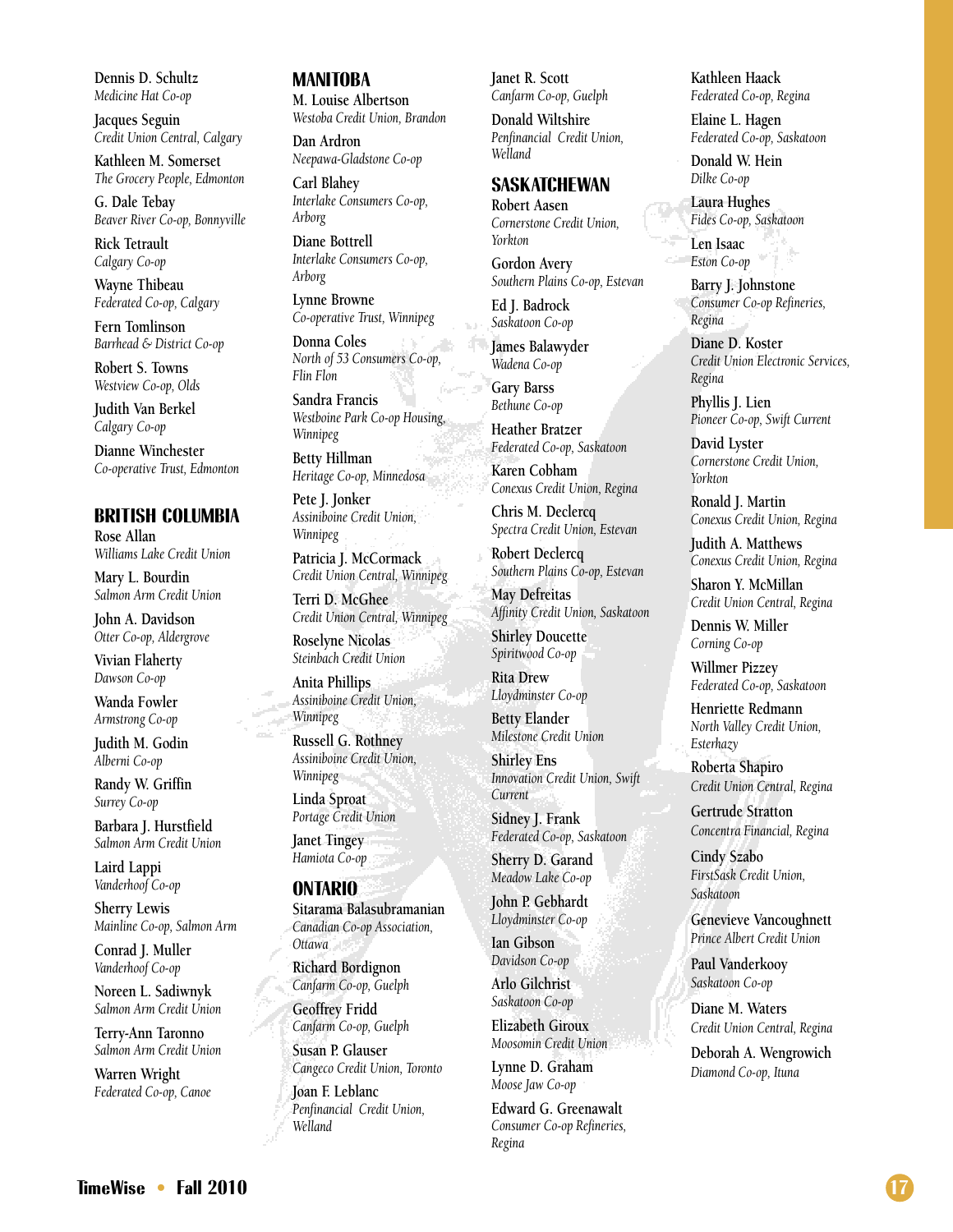# **emembrance**

IN THIS REGULAR COLUMN WE ACKNOWLEDGE THOSE RETIREES WHO ARE NO LONGER WITH US. TO THEIR FAMILY AND FRIENDS WE EXTEND OUR SINCERE CONDOLENCES.

**Mary Asels** *Southwest Co-op Maple Creek SK*

**Alice I. Asquith** *Calgary Co-op Calgary AB*

**Andrew Babish** *Consumer Co-op Refineries Regina SK*

**Greta M. Bailey** *FirstSask Credit Union Saskatoon SK*

**Peter Bartosh** *Calgary Co-op Calgary AB*

**E. L. Garth Berry** *Killarney-Cartwright Co-op Killarney MB*

**Kate Bohun** *Federated Co-op Saskatoon SK*

**Bernhard N. Braun** *Altona Credit Union Altona MB*

**Richard Brennan** *Southern Plains Co-op Estevan SK*

**Robert G. Clark** *Peninsula Co-op Saanichton BC*

**Magdalena Cody** *Saskatoon Co-op Saskatoon SK* **Gladys E. Cole**

*Southern Alberta Co-op Lethbridge AB*

**Jean L. Colenutt** *Moose Jaw Co-op Moose Jaw SK*

**Olga Cordingley** *Rycroft Credit Union Rycroft AB*

**John Cristo** *Weyburn Co-op Weyburn SK*

**Helen Darroch** *Parkway Co-op Roblin MB* **Nadine Denolf**

*Valleyview Co-op Virden MB*

**Barbara Dielschneider** *Sherwood Co-op Regina SK*

**Marie T. Dionne** *Weyburn Co-op Weyburn SK*

**G. Leslie Donald** *Borderland Co-op Moosomin SK*

**Margaret S. Drysdale** *Sherwood Co-op Regina SK*

**J. R. Dumouchel** *Credit Union Central of Canada Islington ON* **Halvor D. Engemoen** *Calgary Co-op Calgary AB* **Olive Erickson** *Southern Plains Co-op Estevan SK* **Frank Evans** *Federated Co-op Vancouver BC* **Ruben T. Evenson** *Manitoba Co-op Honey Winnipeg MB* **Aloda Farden** *Riverbend Co-op Outlook SK* **Elmer E. Farnquist** *Dawson Co-op Dawson Creek BC* **Gerda Foster** *Red Deer Co-op Red Deer AB* **William Franklin** *Wheatland Co-op* **James R. Gaye** *Abernethy Co-op Abernethy SK* **Colleen L. Geary** *Landis Co-op Landis SK* **Harry E. Goddard** *Weyburn Co-op Weyburn SK* **Jacqueline D. Guthrie** *Co-operative Trust Toronto ON* **Norma Hawell** *Saskatoon Co-op Saskatoon SK* **Leona Heimbecker** *Prince Albert Co-op Prince Albert SK* **Werner Huettmeyer** *Sherwood Co-op Regina SK* **Alan L. Humbert** *Federated Co-op Regina SK* **Evelyn Hunka** *Calgary Co-op Calgary AB* **Janet E. Jones** *Austin Credit Union Austin MB* **Andrew Klimasko** *Borderland Co-op Moosomin SK* **Gloria L. Lamb** *Calgary Co-op Calgary AB*

**Carole J. Lavallee** *Parkway Co-op Roblin MB* **Lorraine Lawson** *Killarney-Cartwright Co-op Killarney MB* **Sig Leib** *Weyburn Co-op Weyburn SK* **Robert Mathers** *Last Mountain Co-op Raymore SK* **Helen A. McAuley** *Fort St. John Co-op Fort St. John BC* **Charles McCafferty** *Co-operative Trust Saskatoon SK* **Marjorie E. McCombs** *Red River Co-op Winnipeg MB* **Stuart N. McKenzie** *Federated Co-op Saskatoon SK* **Deborah C. McLeod** *Concentra Financial Regina SK* **John L. McLeod** *Last Mountain Co-op Raymore SK* **Leonard H. Meek** *Southern Plains Co-op Estevan SK* **Marline Meisner** *Moosehorn Co-op Moosehorn MB* **Carl Merkel** *Pioneer Co-op Swift Current SK* **Roy F. Miles** *1st Choice Savings & Credit Union Lethbridge AB* **Kenneth Moncrieff** *Lloydminster Co-op Lloydminster SK* **Frank Nerbas** *Swan Valley Co-op Swan River MB* **Steve Nicklin** *Norquay Co-op Norquay SK* **Evelyn Paterson** *Co-operative Superannuation Society Saskatoon SK* **Sister Annella Pek** *Fides Co-op Saskatoon SK* **Eric Polinsky** *Lloydminster Co-op Lloydminster SK* **Florence Popoff** *Swan Valley Co-op Swan River MB* **Isaak F. Reddekopp** *Saskatoon Co-op Saskatoon SK* **Tina Rempel** *Winkler Co-op Winkler MB* **Vidor W. Repas** *Red Deer Co-op Red Deer AB*

**Vera Rich** *Red River Co-op Winnipeg MB* **Ronald Riva** *Edmonton Co-op Edmonton AB* **Dora Robinson** *Pioneer Credit Union Swift Current SK* **Sam Sandulak** *Drumheller Co-op Drumheller AB* **Werner A. Schenk** *Calgary Co-op Calgary AB* **Margaret Scherger** *Pincher Creek Co-op Pincher Creek AB* **Erma F. Shain** *Canfarm Co-op Guelph, On* **Emily Shalovelo** *Dysart Co-op Dysart SK* **B. Gail Shields** *Stoughton Credit Union Stoughton SK* **Raymond Simpson** *Sedgewick Co-op Sedgewick AB* **Wendell Smith** *Federated Co-op Calgary AB* **H. John Sprong** *Red River Co-op Winnipeg MB* **W. A. Stephenson** *Cabri Co-op Cabri SK* **George A. Strachan** *Naicam Co-op Naicam SK* **Arne Strautman** *Leduc Co-op Leduc AB* **Edward Sulz** *Federated Co-op Calgary AB* **Donald D. Swanson** *Churchbridge Co-op Churchbridge SK* **Les Tendler** *Conexus Credit Union Regina SK* **Herman Unger** *Co-operative Trust Saskatoon SK* **Howard T. Vallevand** *Federated Co-op Saskatoon SK* **Florence M. Vetterl** *Spalding Co-op Spalding SK* **Flora F. K. Warren** *North of 53 Consumers Co-op Flin Flon MB* **Evelyn Wright** *Pipestone Co-op Pipestone MB* **Herbert Zotzman** *Federated Co-op Regina SK*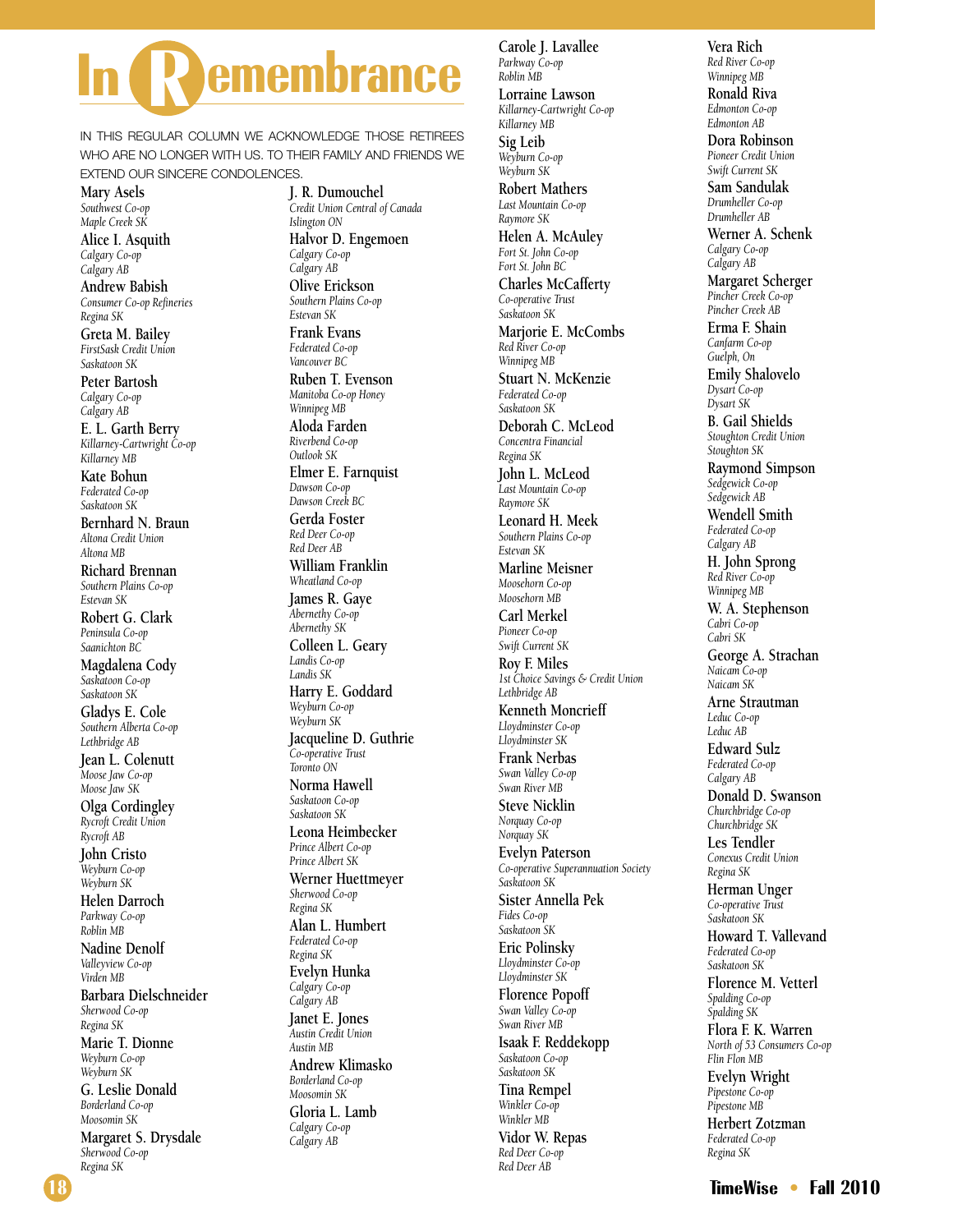## **Election of Saskatchewan Employee Delegates**

**E** on a rotating two year basis by region mployee delegate elections are held or group. In January 2010, delegates representing the retiree group, and all regions, other than Saskatchewan, were elected for a 2 year term.

For 2011, the election of employee delegates will be held only for the Saskatchewan region.

This is the official notice of the calling of an election for January 17, 2011 to elect 7 employee delegates for a 2 year term, representing the Saskatchewan region.

All delegates will be expected to

attend the Co-operative Superannuation Society annual meeting on Friday, April 1, 2011.

A nomination form for employee members in the Saskatchewan region is printed below. In addition to completing the nomination form and questionaire on the reverse of the nomination form, candidates are requested to forward a recent photo or jpeg image to appear in the information sheet accompanying the ballot.

Nominations are to be forwarded to and received by the Returning Officer, no later than 4:30 p.m., Monday, November 29, 2010.

Upon close of nominations the Returning Officer will prepare the necessary ballot, containing the names of the qualified nominees, and arrange distribution of such ballots to employee members in Saskatchewan for whom contributions and a completed application for membership has been received by CSS prior to November 1, 2010.

> Bill Turnbull Returning Officer

|                |                                                                                                                       |                                                                                                                                                                           | PLEASE CLIP                                              |
|----------------|-----------------------------------------------------------------------------------------------------------------------|---------------------------------------------------------------------------------------------------------------------------------------------------------------------------|----------------------------------------------------------|
| DON'T<br>DELAY |                                                                                                                       | CO-OPERATIVE SUPERANNUATION SOCIETY<br>BOX 1850, SASKATOON, SASKATCHEWAN S7K 3S2<br>NOMINATION FOR SASKATCHEWAN REGION DELEGATES<br>Must be received by November 29, 2010 | LATE<br><b>NOMINATIONS</b><br><b>WILL BE</b><br>REJECTED |
|                |                                                                                                                       | Date: Date:                                                                                                                                                               |                                                          |
|                |                                                                                                                       | (Candidate's Name)                                                                                                                                                        |                                                          |
| of             |                                                                                                                       | <b>SASKATCHEWAN</b><br>in                                                                                                                                                 | for delegate.                                            |
|                | (Address)                                                                                                             |                                                                                                                                                                           |                                                          |
|                | Name of Employee Member (Please Print)                                                                                |                                                                                                                                                                           | Signature of Employee Member                             |
|                |                                                                                                                       |                                                                                                                                                                           |                                                          |
|                |                                                                                                                       |                                                                                                                                                                           |                                                          |
|                |                                                                                                                       |                                                                                                                                                                           |                                                          |
|                |                                                                                                                       |                                                                                                                                                                           |                                                          |
|                |                                                                                                                       |                                                                                                                                                                           |                                                          |
| 3              | <u>and the state of the state of the state of the state of the state of the state of the state of the state of th</u> |                                                                                                                                                                           |                                                          |

N.B. - To be valid nominations must be signed by five voting employee members.

I hereby consent to allow my name to stand for election as an employee delegate to the Co-operative Superannuation Society.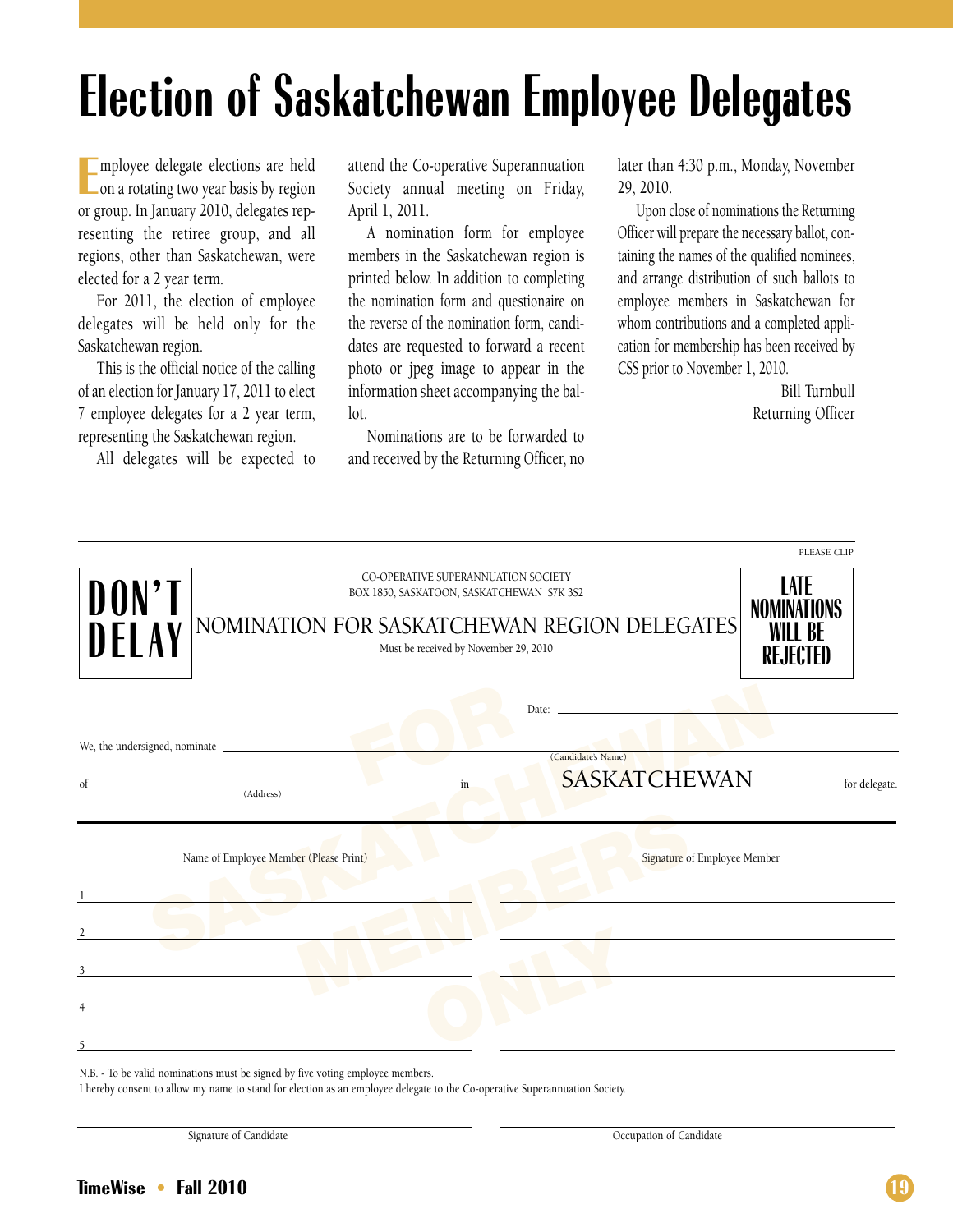## **Everything You Wanted To Know About Being a Delegate - But Were Afraid To Ask!**

- Delegates are required to attend the annual meeting of CSS (1 day), and any special delegate meeting necessary during their term. The need for such special meetings has been all but non-existent in recent years.
- Delegates, as representatives of the members, are the only ones able to effect a change in the bylaws or rules of the Plan as such bylaws and rules affect benefit provisions.
- Delegates elect the Board of Directors. While each delegate has the right to be nominated for such elections, each delegate also has the right to refuse such nomination.
- Delegates receive a per diem of \$212.50 for attending meetings plus out-of-pocket expenses.
- Being a delegate is a responsible position however it does not require a significant time commitment.

### **CONSIDER BEING A CANDIDATE FOR ELECTION AS A DELEGATE THIS YEAR!**

### QUESTIONNAIRE TO BE COMPLETED BY EACH CANDIDATE

NOTE: The purpose of this questionnaire is to provide information for the voters and to give them some knowledge of employee members who have been nominated.

| Name of Candidate example and the set of the set of the set of the Social Insurance Number example and the set of the set of the set of the set of the set of the set of the set of the set of the set of the set of the set o       |
|--------------------------------------------------------------------------------------------------------------------------------------------------------------------------------------------------------------------------------------|
|                                                                                                                                                                                                                                      |
| Present employer <u>example and the second contract of the second contract of the second contract of the second contract of the second contract of the second contract of the second contract of the second contract of the seco</u> |
| Position now held <b>example and the contract of the contract of the contract of the contract of the contract of the contract of the contract of the contract of the contract of the contract of the contract of the contract of</b> |
|                                                                                                                                                                                                                                      |
|                                                                                                                                                                                                                                      |
|                                                                                                                                                                                                                                      |
|                                                                                                                                                                                                                                      |
|                                                                                                                                                                                                                                      |
| Please provide any brief comments you may have about the future direction of CSS in areas such as investments, member education, plan provisions, etc.                                                                               |
| A) Plan Provisions:                                                                                                                                                                                                                  |
| B) Investment Strategy:<br><u> 1989 - Jan Barbara, martxa al II-lea (h. 1989).</u>                                                                                                                                                   |
|                                                                                                                                                                                                                                      |
| C) Member Education & Services:                                                                                                                                                                                                      |
| My photo is enclosed $\Box$<br>or will be sent electronically                                                                                                                                                                        |
| Date<br>Signature                                                                                                                                                                                                                    |

PLEASE CLIP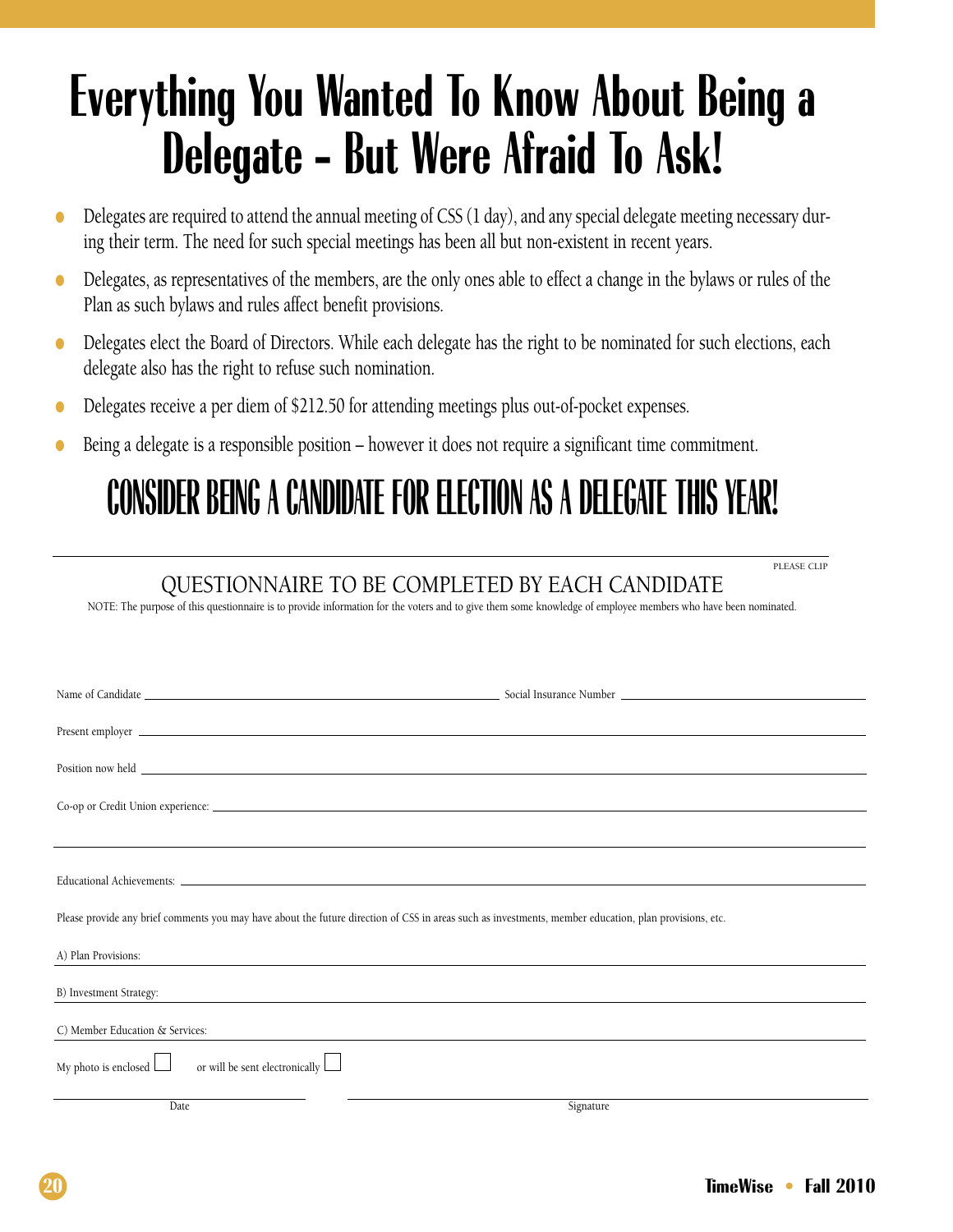YOU turn to the **CSS Pension Plan** for the LIFE you want in the FUTURE.

> **PEOPLE in NEED turn** to co-operatives for a BETTER future too.

### Make tomorrow better for everyone.

amilies in the developing world are building pathways out of poverty with your help and with the help of credit unions and co-operatives that create jobs, provide credit, mobilize savings, teach skills, and foster equality and opportunity.

### Donate today.

www.cdfcanada.coop

1866 266-7677 ext. 215

| Card Number<br>Explire Date<br>POSTAL CODE<br>PROVINCE<br>signature<br>Thank you<br>CHARTAILE REG. # 11807 5517 RRDDL | MY GIFT: \$50 575 \$100 OTHER<br><b>FIRST NAME</b><br>LASTNAME                           | Please process my gift as follows:<br>Endosed is a cheque made payable to the Co-operative Development Foundation of Canada<br>ΟR<br>PLEASE CHARGE MY WISA MC MC AMEX |  |  |
|-----------------------------------------------------------------------------------------------------------------------|------------------------------------------------------------------------------------------|-----------------------------------------------------------------------------------------------------------------------------------------------------------------------|--|--|
|                                                                                                                       | <b>ADDRESS</b>                                                                           |                                                                                                                                                                       |  |  |
|                                                                                                                       | <b>CITY</b>                                                                              |                                                                                                                                                                       |  |  |
|                                                                                                                       | E-MAIL<br>$\Box$ Yes, I wish to learn more about CDF.                                    |                                                                                                                                                                       |  |  |
|                                                                                                                       | Detach this donation form and send by mail to:<br>CDF 400-275 Bank St. Ottawa ON K2P 2L6 |                                                                                                                                                                       |  |  |

CDF is a registered charity and the fundraising arm for the Canadian Co-operative Association's (CCA) international development program. Money raised through CDF enables CCA to secure additional funds from the Canadian International Development Agency and other funding partners.